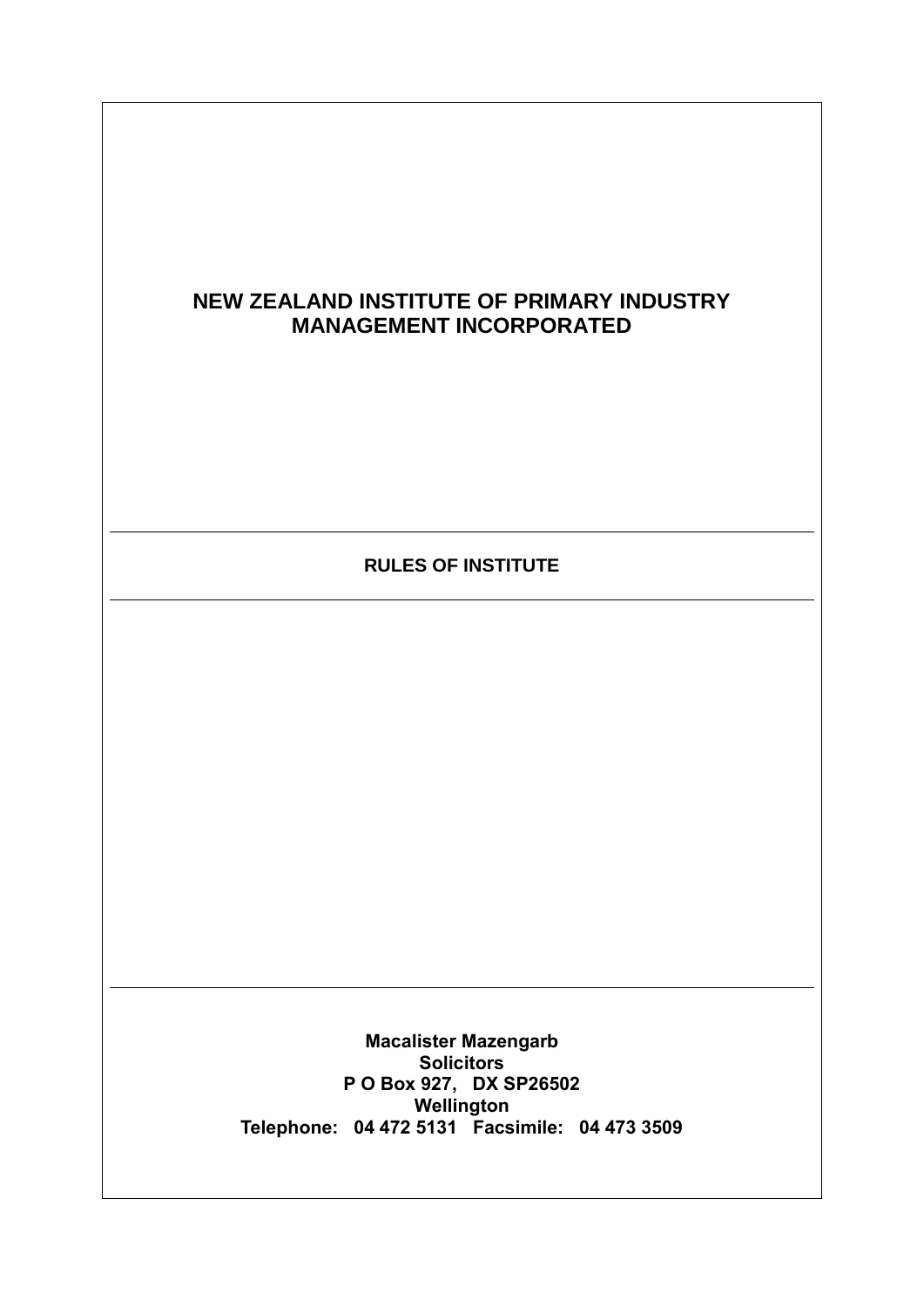# **Contents Page**

| 1.               |  |
|------------------|--|
| 2.               |  |
| 3.               |  |
| 4.               |  |
| 5.               |  |
| 6.               |  |
| $\overline{7}$ . |  |
| 8.               |  |
| 9.               |  |
| 10.              |  |
| 11.              |  |
| 12.              |  |
| 13.              |  |
| 14.              |  |
| 15.              |  |
| 16.              |  |
| 17.              |  |
| 18.              |  |
| 19.              |  |
| 20.              |  |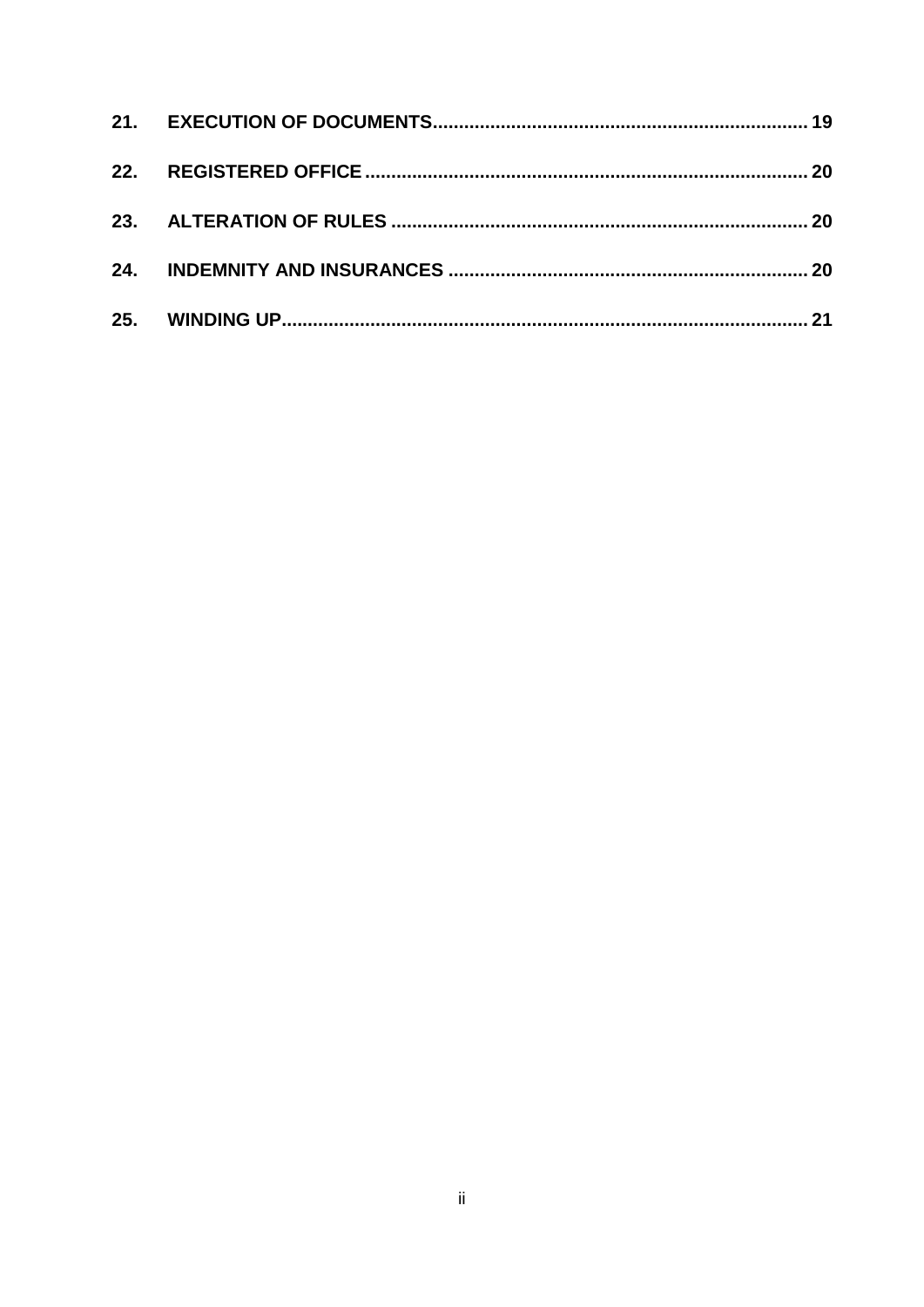#### **1. CONSTITUTION**

- 1.1 The New Zealand Institute of Primary Industry Incorporated (formerly known as the New Zealand Society of Farm Management Incorporated until November 1999) was incorporated on 7 May 1969.
- 1.2 These Rules were adopted by way of amendment on 2015.

## **2. NAME**

The name of the Institute is **NEW ZEALAND INSTITUTE OF PRIMARY INDUSTRY MANAGEMENT INCORPORATED** (the *Institute*).

#### **3. DEFINITIONS AND INTERPRETATION**

#### 3.1 **Definitions**

In these Rules unless the context otherwise requires:

*Accreditation* shall mean the recognition that a Member has a level of expertise that meets or exceeds the accreditation standards set from time to time by the Board.

Act shall mean the Incorporated Societies Act 1908 as may be amended from time to time, and includes any amendment to or replacement of that Act.

*Board* shall mean the governing body of the Institute pursuant to Rule 16.

*Board Member* shall mean a Member of the Board pursuant to Rule 16.

**Branch** shall mean each and every branch of the Institute established pursuant to Rule 5.1(i).

*Branch Committee* shall mean the governing body of a Branch pursuant to the By-laws.

*Branch Secretary* shall mean an officer of a Branch Committee in accordance with the By-laws.

**By-law** shall mean any by-law established by the Institute pursuant to Rule 4.2(a).

**Chairman** shall mean the person holding that respective office and elected in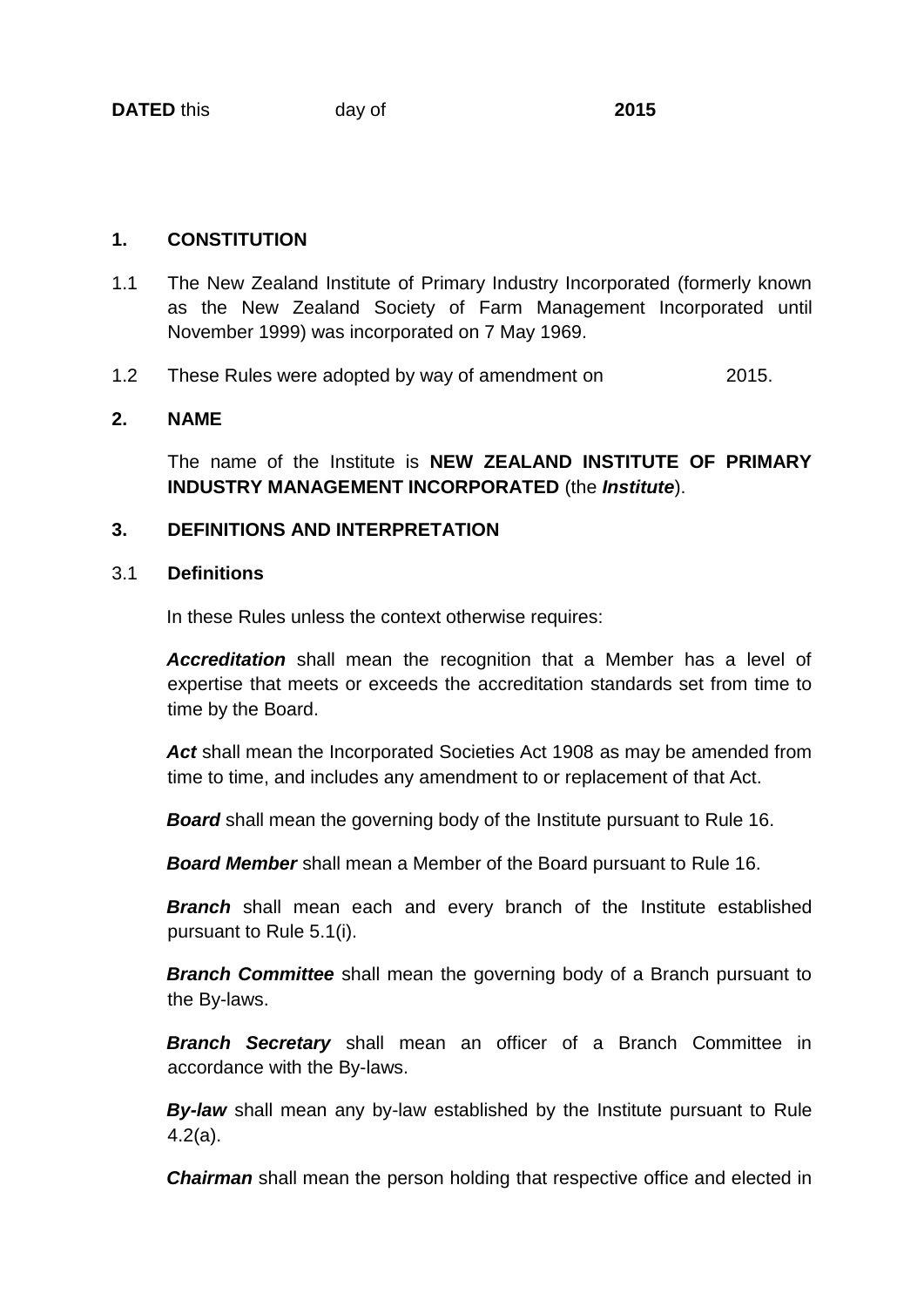accordance with the relevant Rules and By-laws.

*Code of Ethics* shall mean the code of ethics of the Institute as provided for in the By-laws.

*Executive Committee* shall mean a sub-committee of Board Members appointed in accordance with Rule 17.1(g).

**Executive Officer** shall mean the executive officer (being, if required by the Act, the statutory officer) of the Institute appointed pursuant to Rule 19.

*Fellow* shall mean a person who has been granted Fellow Membership in accordance with the By-laws.

*Financial Member* shall mean a Member whose subscription is paid.

*Financial Year* shall mean the twelve (12) month period nominated by the Board in accordance with Rule 20.9.

**Institute** shall mean the New Zealand Institute of Primary Industry Management Incorporated.

*Life Member* shall mean a person who has been granted Life Membership in accordance with the By-laws.

*Member* shall mean a natural person who has been admitted to any category of Membership in accordance with the applicable Rules and By-laws.

*Membership* shall mean the rights and privileges of the different classes of membership of the Institute, in accordance with the applicable Rules and Bylaws.

*Non-Active Status* shall mean a Member who is non-active in accordance with the By-laws.

**President** shall mean the person holding this office in the Institute and elected in accordance with Rule 16.14.

**Primary Industry** shall mean any industry that provides or uses raw materials of plant and/or animal products for conversion into commodities and products for consumers.

*Primary Industry Profession shall mean the occupational group of Primary* Industry management.

*Primary Industry Professional* shall mean a Professional who manages Primary Industry resources and/or provides professional services to Primary Industry, whether in management, sciences, education, financial or industry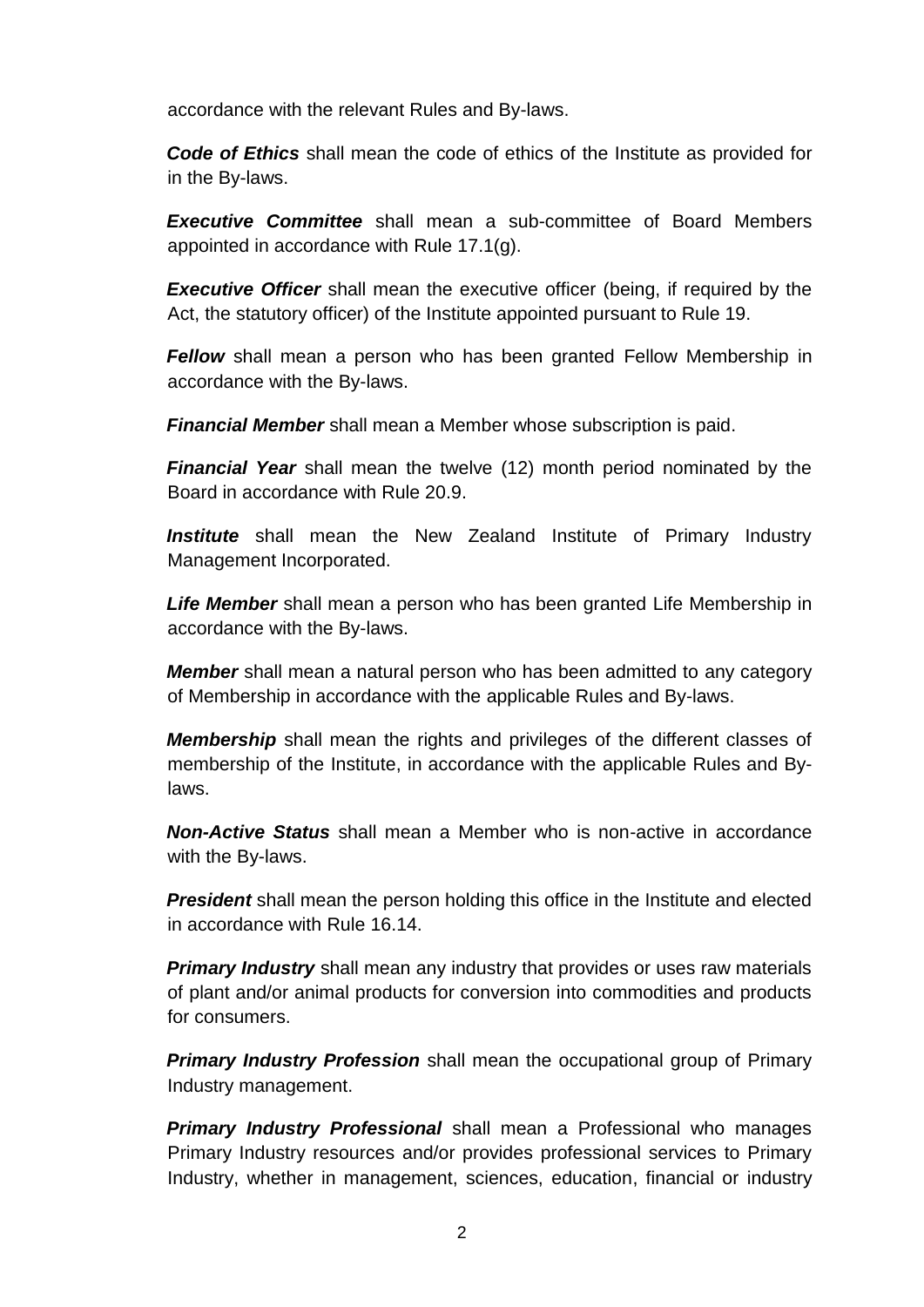services or a combination of these, having consideration to the relevant Primary Industry business as a whole.

**Professional** means a person belonging to, or connected with, a vocation or occupation that requires some form of tertiary qualification and adherence to accepted standards.

*Registrar* shall mean the registrar of Incorporated Societies under the Act.

*Rules* shall mean the rules of the Institute.

*Special Resolution* shall mean a resolution passed by the Board in accordance with Rule 18.8.

*Student* shall mean a person who has been granted Student Membership in accordance with the By-laws.

*Working Day* shall mean any day not being a Saturday or Sunday or public holiday within the meaning of section 44 of the Holidays Act 2003 in Wellington.

#### 3.2 **Interpretation**

In these Rules unless the context otherwise requires:

- (a) words signifying the singular number only shall include the plural and vice versa;
- (b) words importing the masculine gender only shall include the feminine gender and vice versa; and
- (c) "in writing" or "written" shall mean written, printed, or typewritten or partly in one or other forms.

## **4. OBJECTS AND PURPOSES**

- 4.1 The primary objects and purposes of the Institute are to:
	- (a) provide opportunities:
		- (i) that build the capability and capacity of Primary Industry Professionals;
		- (ii) for recognition of the Primary Industry Profession and Members by peers and the public; and
		- (iii) for continuous professional development of Members; and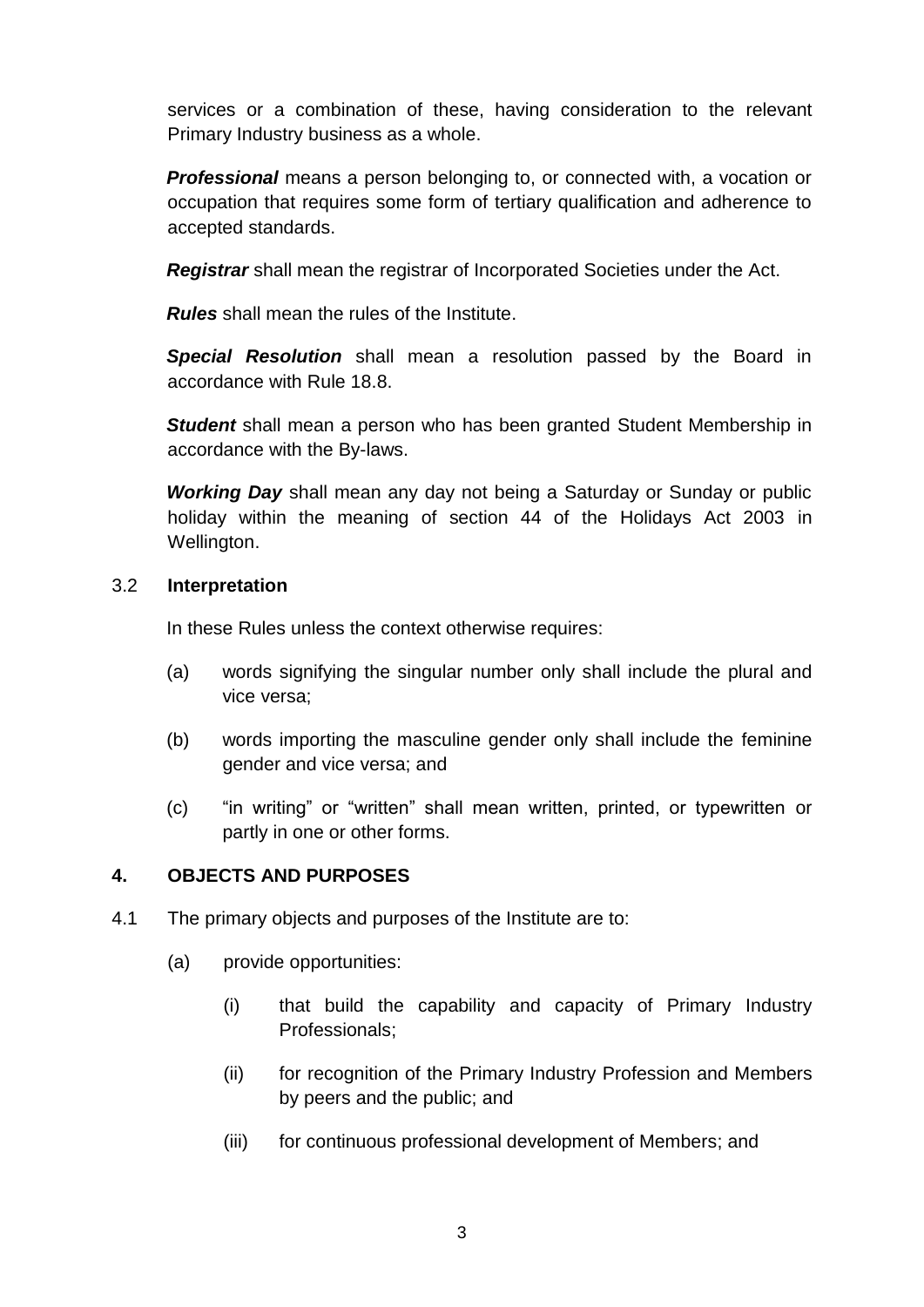- (b) to promote:
	- (i) excellence and professionalism of Members;
	- (ii) professional services provided by Members;
	- (iii) career opportunities with the Primary Industry Profession; and
	- (iv) the development of Primary Industry.
- 4.2 Without detracting from the primary objects and purposes listed above, the secondary objects and purposes of the Institute are to:
	- (a) establish By-laws to advance the attainment of the above primary objects and purposes;
	- (b) establish a Code of Ethics applicable to Members;
	- (c) facilitate and promote any contribution that can be made to the Primary Industry for the betterment of Members or the clients that Members service; and
	- (d) do any other act or thing incidental or conductive to the attainment of any of the above objects and purposes.
- 4.3 Despite clauses 4.1 and 4.2 above, no Member of the Institute shall derive any personal pecuniary or monetary gain from Membership of the Institute.

## **5. POWERS**

- 5.1 In addition to its statutory powers, the Institute may:
	- (a) use such of its funds to pay the costs and expenses of furthering or carrying out its objects and purposes, and for that purpose may employ or contract such people as may seem expedient;
	- (b) purchase, lease, hire, mortgage or otherwise acquire, may exchange, and may sell, lease or otherwise dispose of property, rights or privileges as may seem expedient;
	- (c) invest in any investment in which a trustee might invest;
	- (d) issue negotiable instruments;
	- (e) receive and make gifts;
	- (f) enter into contracts and leases;
	- (g) have power to borrow or raise money by debenture, bonds, mortgage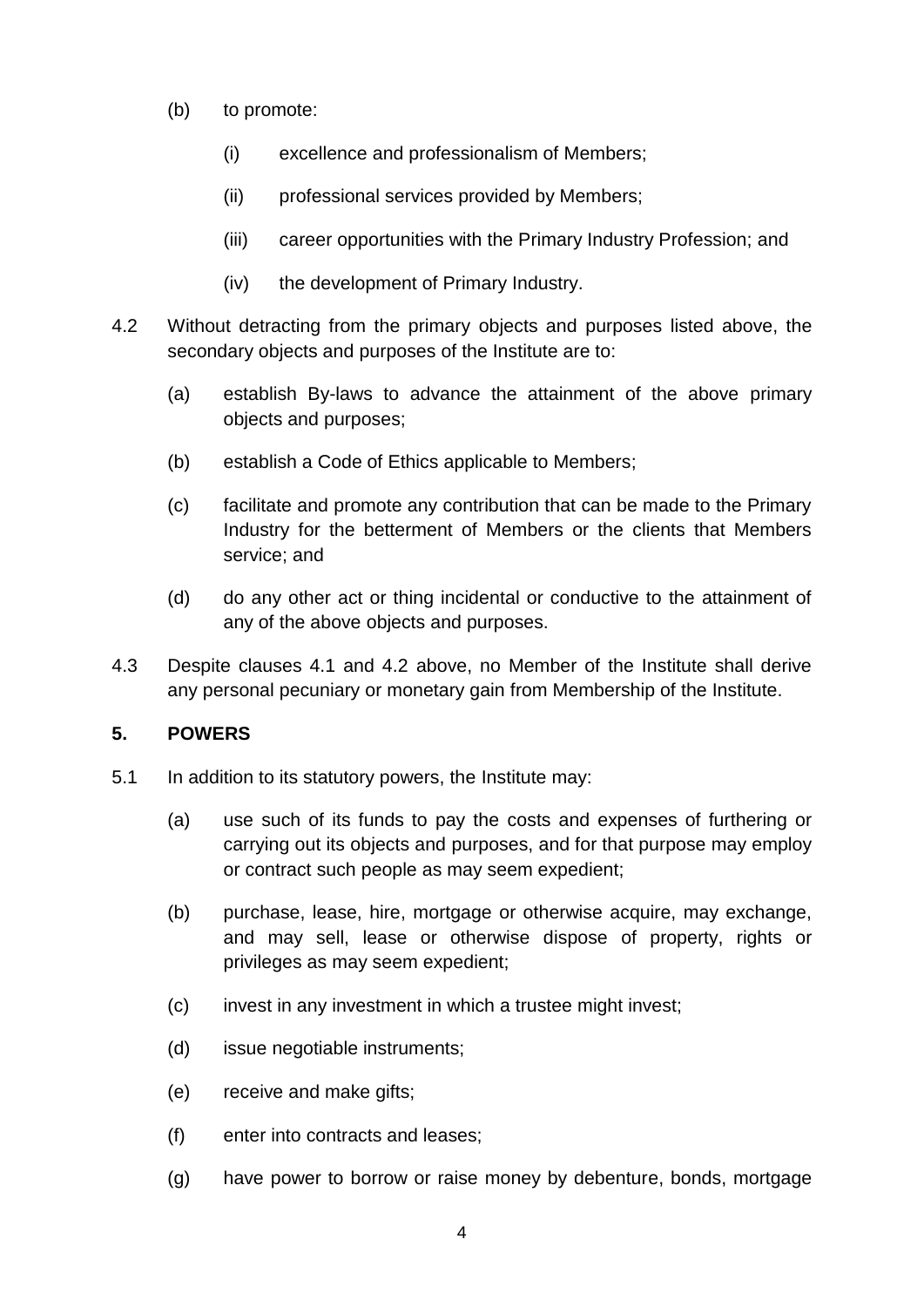and other means, with or without security, but such borrowing powers shall not be exercised other than by resolution of a general meeting of which at least ten (10) Working Days' written notice was given by circulation to all Members;

- (h) establish, subsidise, subscribe to, promote, co-operate with, affiliate with, receive into union, become a member of, act as or appoint trustees, agents or delegates to control, manage, supervise, lend monetary assistance to, or otherwise assist any other associations, societies, institutions or companies, whether incorporated or not, whose objects are altogether or in part similar to those of the Institute;
- (i) establish Branches of the Institute throughout New Zealand;
- (j) establish and enforce a Code of Ethics;
- (k) encourage training and education of persons practicing or intending to practice as Primary Industry Professionals;
- (l) establish registration board and panels to receive and facilitate the application and approval process for Registered Members;
- (m) establish appropriate structures and vehicles to develop and run Accreditation schemes and professional development programmes for the continuous professional development of Members;
- (n) do all such other lawful things as are incidental or conducive to the attainment of any or all of the above objects and purposes; and
- (o) to establish, supervise, administer and contribute to any charitable or benevolent fund from which may be made donations or advances to deserving persons, and to contribute to or otherwise assist any charitable or benevolent institutions or undertakings.
- 5.2 Despite any other provision in these Rules, the Institute shall not operate for the purpose of, or with the effect of, returning all or part of the surplus generated by their operations to its Members, in money or in kind, or conferring any kind of ownership in the Institute's assets on its Members. However, the Institute is not operating for the pecuniary or monetary gain of Members in breach of the Act simply because:
	- (a) it trades on its own behalf;
	- (b) it provides a Member with payments that are incidental to the purpose of the Institute;
	- (c) it reimburses a Member for reasonable expenses legitimately incurred on behalf of the Institute or while pursuing the Institute's objects and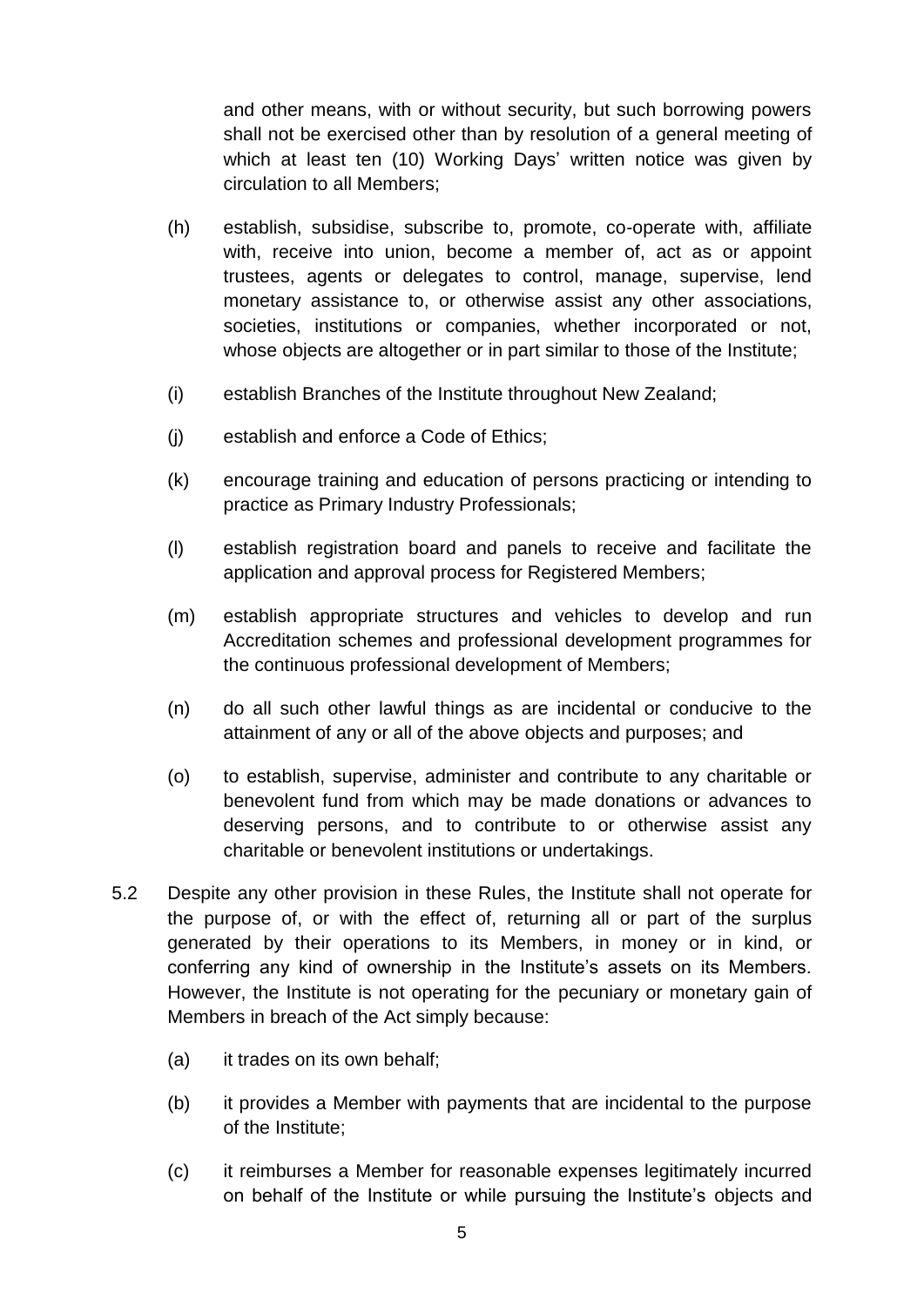purposes;

- (d) it provides benefits to the public some of whom may be Members or their families;
- (e) it provides a Member with salary, wages or other payment for services to the Institute, in accordance with Rule 5.4 below, and does not include any profit share, percentage of revenue or other reward linked to gains made by the Institute; or
- (f) it provides a Member with incidental benefits such as prizes, scholarships or discounts on products or services, provided that the purpose of the provision is in accordance with the purpose of the Institute.
- 5.3 No act of the Institute and no transfer of property to or by the Institute is invalid merely because the Institute did not have the capacity, the right, or the power to do the act or to transfer or take the transfer of property.
- 5.4 Any transactions between the Institute and any Member or associated persons, shall be at arm's length and in accordance with prevailing commercial terms on which the Institute would deal with third parties not associated with the Institute, and any payments made in respect of such transactions shall be limited to:
	- (a) a fair and reasonable reward for services performed;
	- (b) reimbursement of expenses properly incurred;
	- (c) usual professional, business or trade charges; and
	- (d) interest at no more than current commercial rates.

## **6. MEMBERSHIP**

- 6.1 The Board shall determine, from time to time, the eligibility criteria for classes of Membership in accordance with the applicable By-laws.
- 6.2 Membership will be divided into the following categories:
	- (a) Life Member;
	- (b) Fellow;
	- (c) Registered Member;
	- (d) Member;
	- (e) Associate; and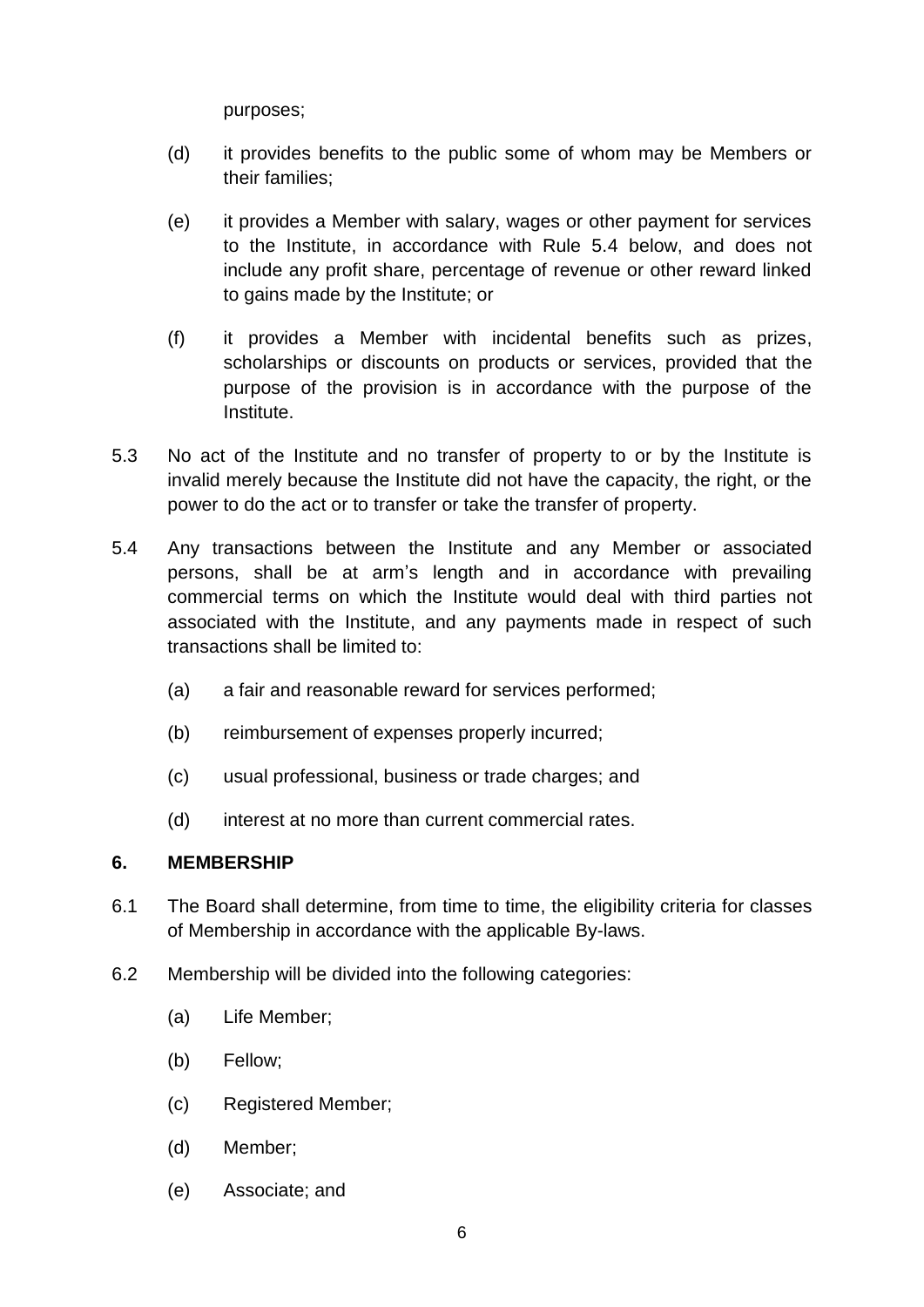- (f) Student.
- 6.3 Other classes may be determined by the Board from time to time.
- 6.4 The Institute shall maintain a register of Members at the registered office of the Institute.

#### **7. ADMISSION OF MEMBERS**

- 7.1 Every application for admission to Membership shall be made in writing as determined by the Board from time to time, and is to be accompanied by such supporting documentation and information as the Board may specify from time to time. Members will be associated with the Branch within whose geographic area the Member resides.
- 7.2 Membership may be approved, granted, deferred or rejected by the Board.
- 7.3 In considering the granting of admission to Membership, the Board shall take into account any of the relevant factors listed in the By-laws.
- 7.4 An admission fee, of such amount (if any), as may be determined by the Board from time to time, shall be payable to the Institute by each successful applicant.

#### **8. SUBSCRIPTIONS AND LEVIES**

- 8.1 The Board shall determine the annual subscriptions or levies payable by particular classes of Members from time to time.
- 8.2 Any Member failing to pay the annual subscription (including any periodic payment), any levy, or any fees within three (3) months of the date of such notice, shall be considered to have an unpaid Membership and shall (without being released from the obligation of payment) have no Membership rights and shall not be entitled to participate in any Institute activity or business until all the arrears are paid.
- 8.3 In accordance with Rule 9.1(a), if such arrears are not paid within four (4) months of the date the subscription or levy became due or such later date as the Board may determine, the Member's Membership shall be deemed to have been terminated and the Member shall cease to hold himself or herself out as a Member of the Institute, and shall return to the Institute all material produced by the Institute.

#### **9. CESSATION OF MEMBERSHIP**

- 9.1 A person ceases to be a Member if:
	- (a) any fees due from that Member remain unpaid for four (4) months or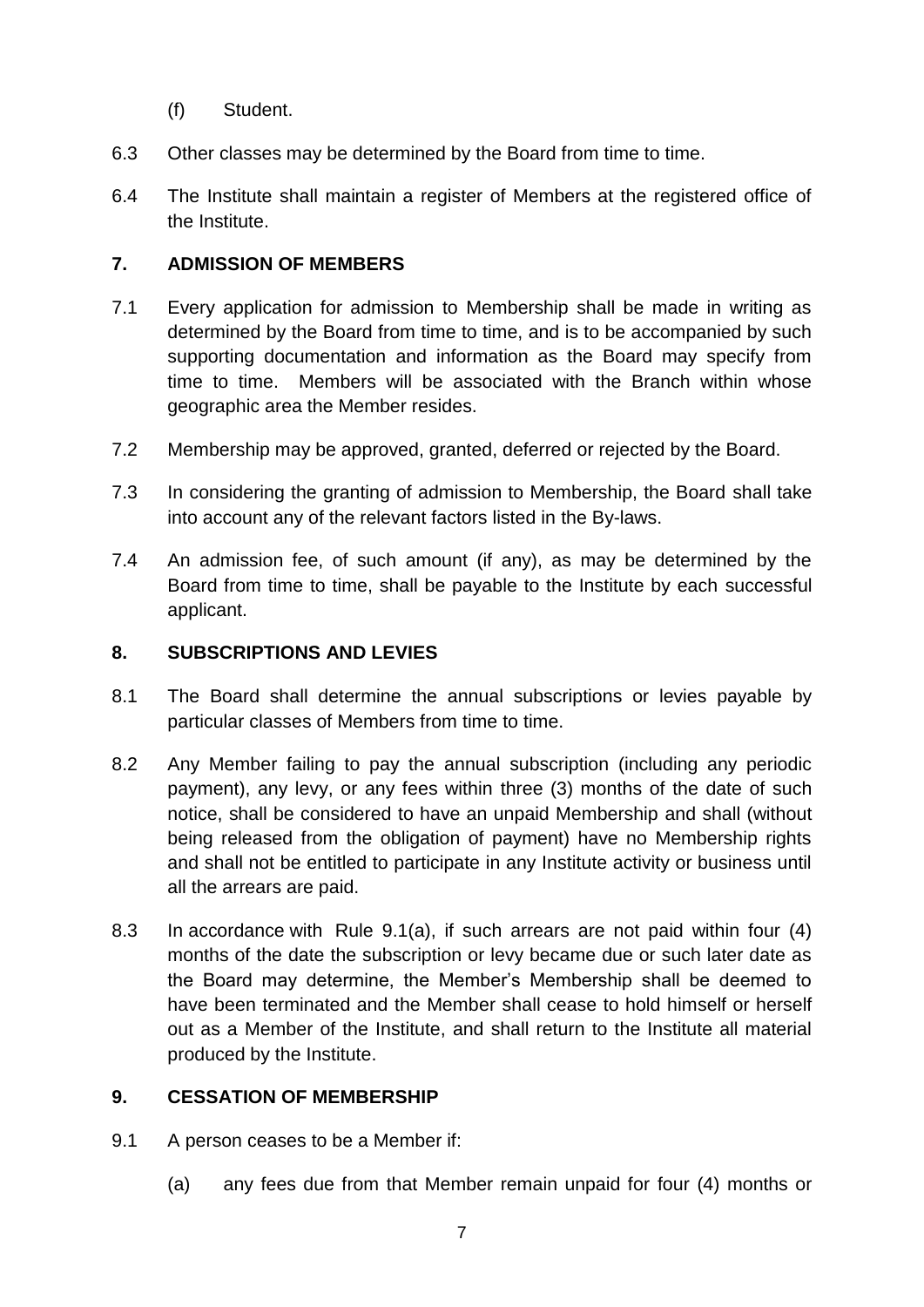such longer period as may be determined by the Board; or

- (b) they no longer meet the requirements of their category of Membership; or
- (c) the person resigns by notice in writing to the Institute; or
- (d) the Board, in its discretion, terminates the person's Membership in accordance with these Rules as a result of:
	- (i) the Member being convicted of any indictable offence or an offence for which a convicted person may be imprisoned;
	- (ii) a recommendation from the Complaints Committee in accordance with the By-laws;
	- (iii) the Member being adjudged bankrupt or insolvent or making an assignment for the benefit of his or her creditors or taking or attempting to take the benefit of any statutory provisions for the liquidation of his or her affairs and fails to satisfy the Board when required that the inability to pay his or her debts arose from misfortune and that no discreditable conduct can be imputed to him or her; or
	- (iv) the Member making a composition with creditors.

#### **10. RE-ADMISSION OF FORMER MEMBERS**

- 10.1 Any former Member may apply for re-admission in the manner prescribed for new applicants, and may only be re-admitted by decision of the Board.
- 10.2 However, if a former Member's Membership was terminated under Rules 9.1(d), the applicant shall not be re-admitted unless unanimously resolved by the Board

#### **11. GENERAL MEETINGS**

- 11.1 The annual general meeting of the Institute shall be held within seven (7) months of the end of the Institute's Financial Year, at such a time and place as determined by the Board.
- 11.2 Not less than twenty-eight (28) Working Days before the annual general meeting of the Institute or any ordinary meeting thereof, the Executive Officer shall duly notify every Member of the day, place and time of the meeting and the business to be transacted.
- 11.3 The business of the annual general meeting shall be to: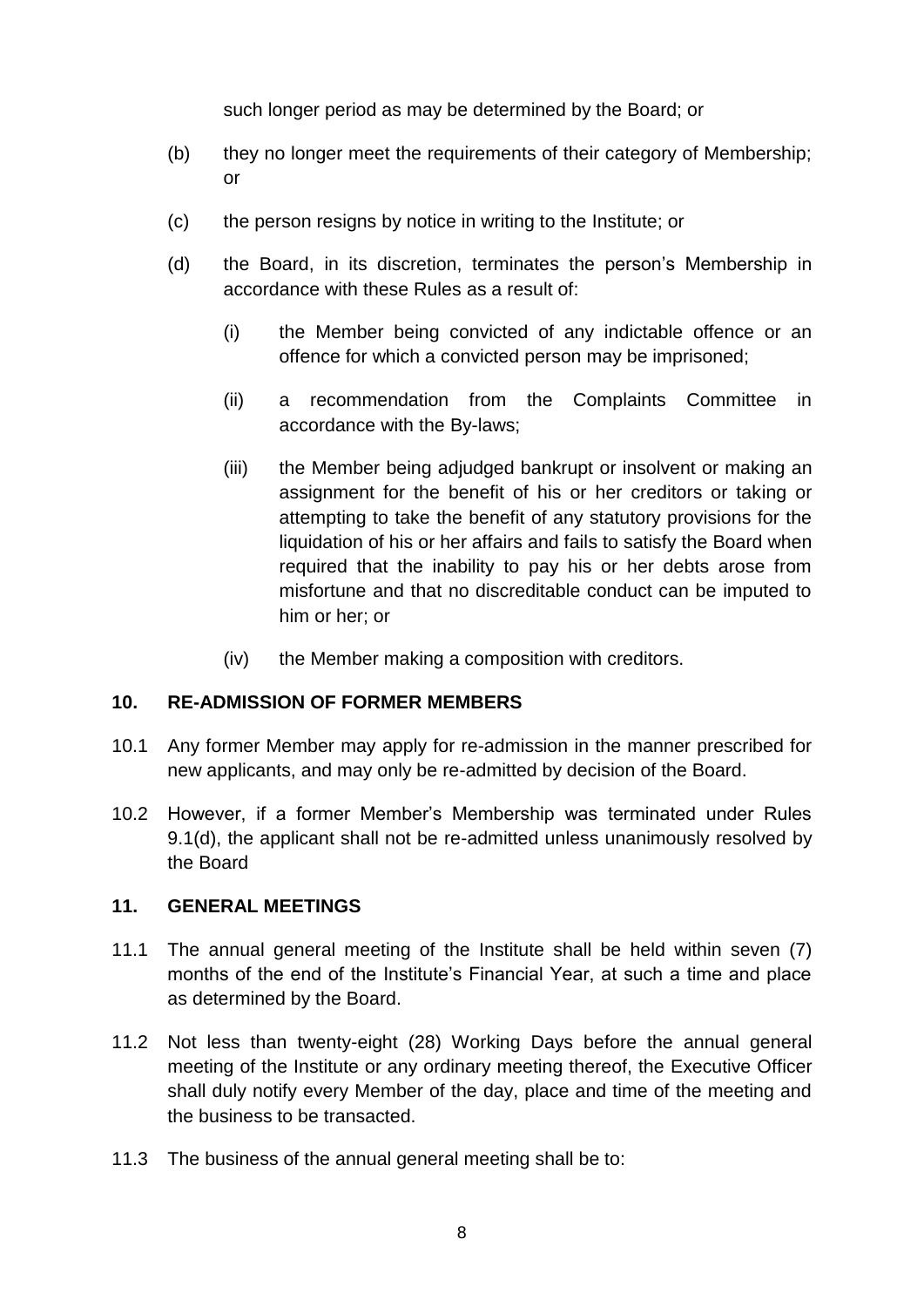- (a) receive and consider the statement of income and expenditure and other financial reports from the recent financial year;
- (b) receive the statement of accounts and annual report of the Institute's activities since the previous general meeting;
- (c) elect, or announce the appointment of, any Board Members;
- (d) appoint an auditor or auditors;
- (e) consider any resolution of which proper notice has been given;
- (f) discuss any general business; and
- (g) provide a summary of the nature and extent of any disclosures made by officers of the Institute (if any) of financial interest in matters being considered by or affecting the Institute, recorded during the year.

Any Member wishing any business to be formally discussed or any resolution to be considered at an annual general meeting shall give notice in writing to the Board, not less than twenty-one (21) Working Days prior to the date of the annual general meeting. No motion or business, other than the business brought forward by the Board, shall come before the meeting unless such notice has been so given.

- 11.4 A general meeting of Members of the Institute may be called by the Board at any time and will be called by the Board within thirty (30) Working Days after receipt at the registered office of the Institute, of a written request signed by not less than fifty (50) Members entitled to vote and specifying the purpose of the meeting requested and the text of any resolutions to be put to the meeting.
- 11.5 All Members and Board Members may attend general meetings of the Institute.
- 11.6 Twenty (20) Members of the Institute, present at any general meeting and entitled to vote, will constitute a quorum. No business shall be transacted at any general meeting of the Institute unless a quorum is present.
- 11.7 If a quorum is not present within fifteen (15) minutes after the time appointed for a meeting, the meeting will be adjourned to the same day in the following week at the same time and place, or, to such other day, time and place as the Board may determine. If at the adjourned meeting a quorum is not present within thirty (30) minutes after the time appointed for the meeting, the Members of the Institute present and entitled to vote will constitute a quorum.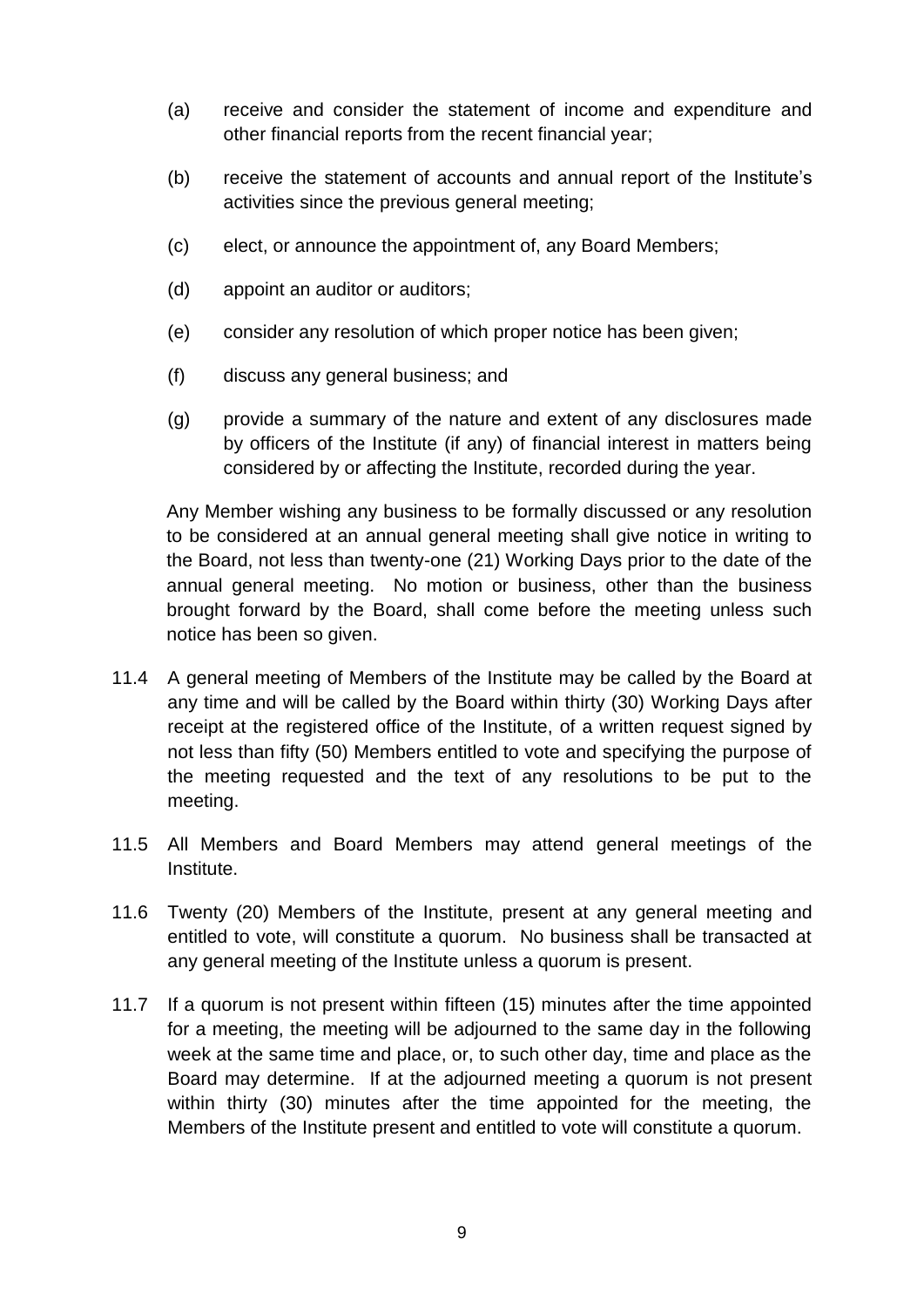- 11.8 If a meeting is adjourned for:
	- (a) less than twenty (20) Working Days, no notice of the time and place of the adjourned meeting need be given other than by announcement at the meeting that was adjourned; or
	- (b) for twenty (20) Working Days or more, notice of the adjourned meeting must be given in the same manner as for the original meeting.
- 11.9 Minutes must be kept of all general meetings of the Institute.

## **12. VOTING**

- 12.1 All Financial Members, other than Student and Non-Active Members, shall have the right to vote at any general meeting, poll, or referendum of the Institute.
- 12.2 Non-Voting Members are not entitled to vote at general meetings of the Institute. Members, other than Non-Voting Members, will each be entitled to one vote at general meetings of the Institute and in case of an equality of votes, the Chairman will have a second or casting vote.
- 12.3 Voting at general meetings will be voiced by show of hands, as determined by the Chairman of the meeting, unless a poll is requested pursuant to Rule 12.4 below.
- 12.4 A poll may be requested by:
	- (a) a declaration made by the Chairman of the meeting; or
	- (b) at least ten (10) Members having the right to vote at the general meeting.
- 12.5 Resolutions before the meeting shall be determined by a majority of votes unless these Rules expressly provide otherwise. A declaration by the Chairman that a resolution is carried by the requisite majority, or lost, shall be conclusive evidence of the fact.

## **13. POSTAL/ELECTRONIC VOTING**

- 13.1 The Board may at any time refer any matter to the Members of the Institute who are entitled to vote, for decision either by way of postal or electronic vote in lieu of meeting, or, by allowing a Member entitled to vote at a general meeting of Members of the Institute to exercise the right to vote by casting a postal or electronic vote.
- 13.2 The manner in which postal or electronic voting shall be undertaken shall be determined by the Board from time to time.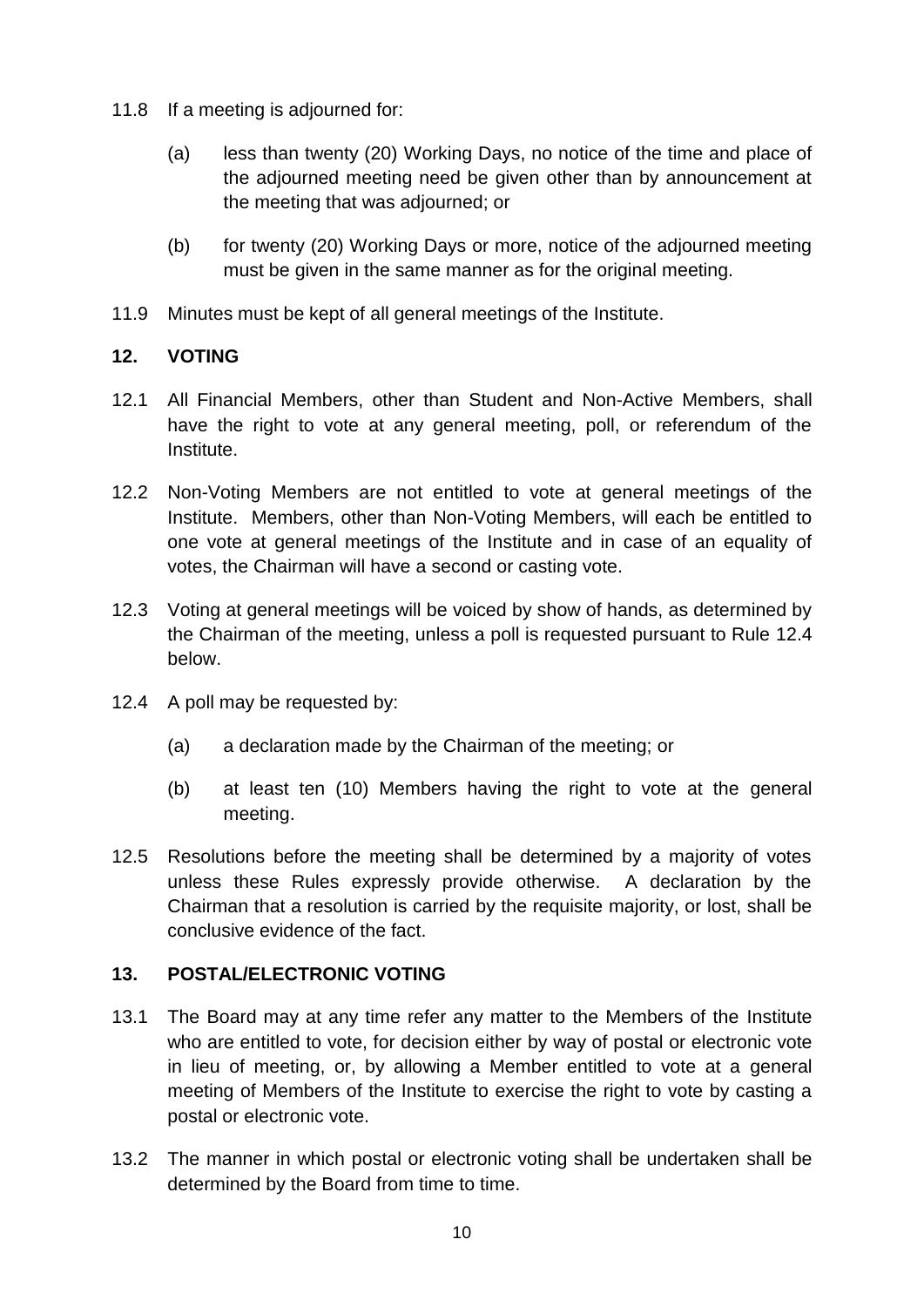## **14. PROXIES**

- 14.1 A Member entitled to vote may exercise the right to vote in person or by proxy provided that:
	- (a) the person must be a Member and entitled to vote;
	- (b) the instrument appointing a proxy shall be in writing and signed and witnessed under the hand of the appointer; and
	- (c) the instrument appointing a proxy shall be presented prior to the commencement of the meeting.
- 14.2 Where:
	- (a) a Member has died or is an individual subject to a property order made under the Protection of Personal Property Rights Act 1988; or
	- (b) the proxy, or authority under which the proxy was executed, has been revoked;

before a meeting, or an adjourned meeting, at which a proxy votes pursuant to a notice of appointment, the vote of the proxy is valid provided that the Institute has no written notice of that death, incapacity, or revocation before the start of the meeting.

#### **15. CHAIR**

The President, or in his/her absence a Member of the Board elected by Members present, will chair every general meeting of the Institute. If neither is present within fifteen (15) minutes of the time appointed for the meeting, the Members present shall appoint one of their number to be Chairman.

#### **16. MANAGEMENT BY THE BOARD**

- 16.1 The governance and management of the affairs of the Institute shall be vested in the Board.
- 16.2 A Member of the Board must be at least eighteen (18) years of age and resident in New Zealand.
- 16.3 A person shall qualify for the position as a Board Member if that person meets the relevant matters for Membership as outlined in the By-laws.
- 16.4 Subject to these Rules, the Board may exercise all such powers and do all such acts and things as may be in accordance with these Rules.
- 16.5 The Board will comprise three (3) Members from the North Island and three (3) Members from the South Island and, if the Act provides, the Executive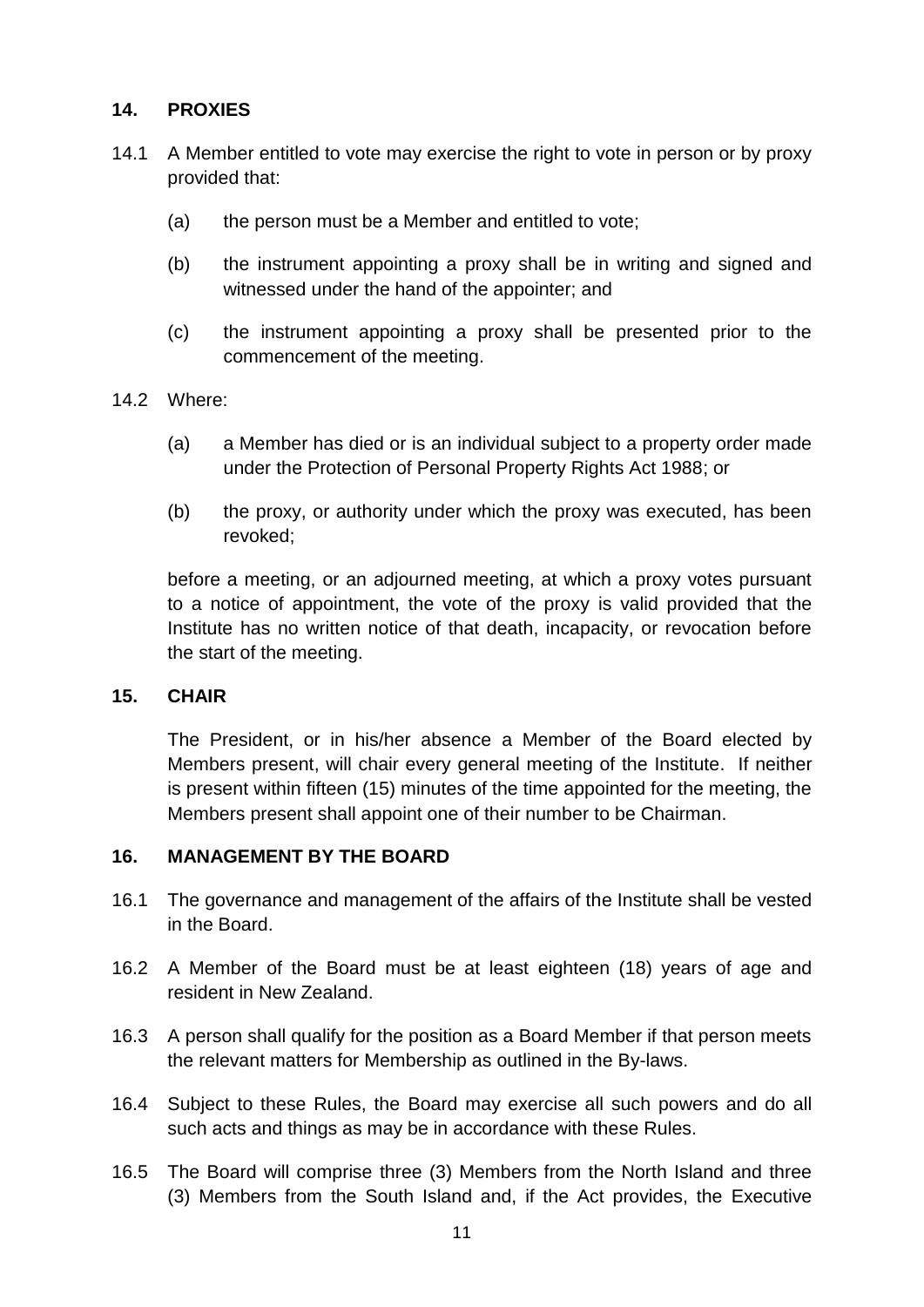Officer.

- 16.6 Nominations for the positions of the Board shall be made by Members in writing, signed by the nominator and candidate, and shall be deposited with the Executive Officer prior to the last Working Day of the third  $(3<sup>rd</sup>)$  month of the Institute's Financial Year.
- 16.7 The appointment of new Board Members shall be by election (by the Membership at large by way of electronic voting), from the nominations received, and shall take place prior to the closure of the annual general meeting of the Institute's Financial Year.
- 16.8 In the event of no nominations being received, the Board may appoint from amongst the Members at large.
- 16.9 The Board has the option, at any time, to appoint up to two (2) independent persons with specialist skills or expertise to the Board for a period not exceeding two (2) years.
- 16.10 Except as otherwise provided in these Rules, two (2) Board Members shall be elected each year and each Board Member shall hold office for a term of three (3) years, but shall be eligible for re-nomination;
- 16.11 The term of a Board Member shall be a maximum of nine (9) consecutive years, unless otherwise agreed by the Board;
- 16.12 A majority of the Board may request a Board Member to step down as a Board Member at any time during their term of office.
- 16.13 The term of office of the Board shall be from the closure of the annual general meeting of the Institute to the closure of the succeeding annual general meeting.
- 16.14 At a Board Meeting immediately following the annual general meeting of the Institute, the Board shall elect one (1) Member of the Board to be President of the Institute. The President shall hold office for no less than one (1) year and no more than two (2) consecutive years.
- 16.15 Nominations for the office of President shall be in writing, signed by the nominator and candidate and shall be deposited with the Executive Officer seven (7) Working Days prior to the Board meeting referred to in Rule 16.14.
- 16.16 The Board may fill any casual vacancy occurring in the Board until the general meeting. Any Member appointed to fill a casual vacancy shall, unless he or she sooner vacates or is disqualified from office in accordance with Rule 16.20 or the term has expired.
- 16.17 The Board may meet, adjourn, and otherwise regulate its meetings as it shall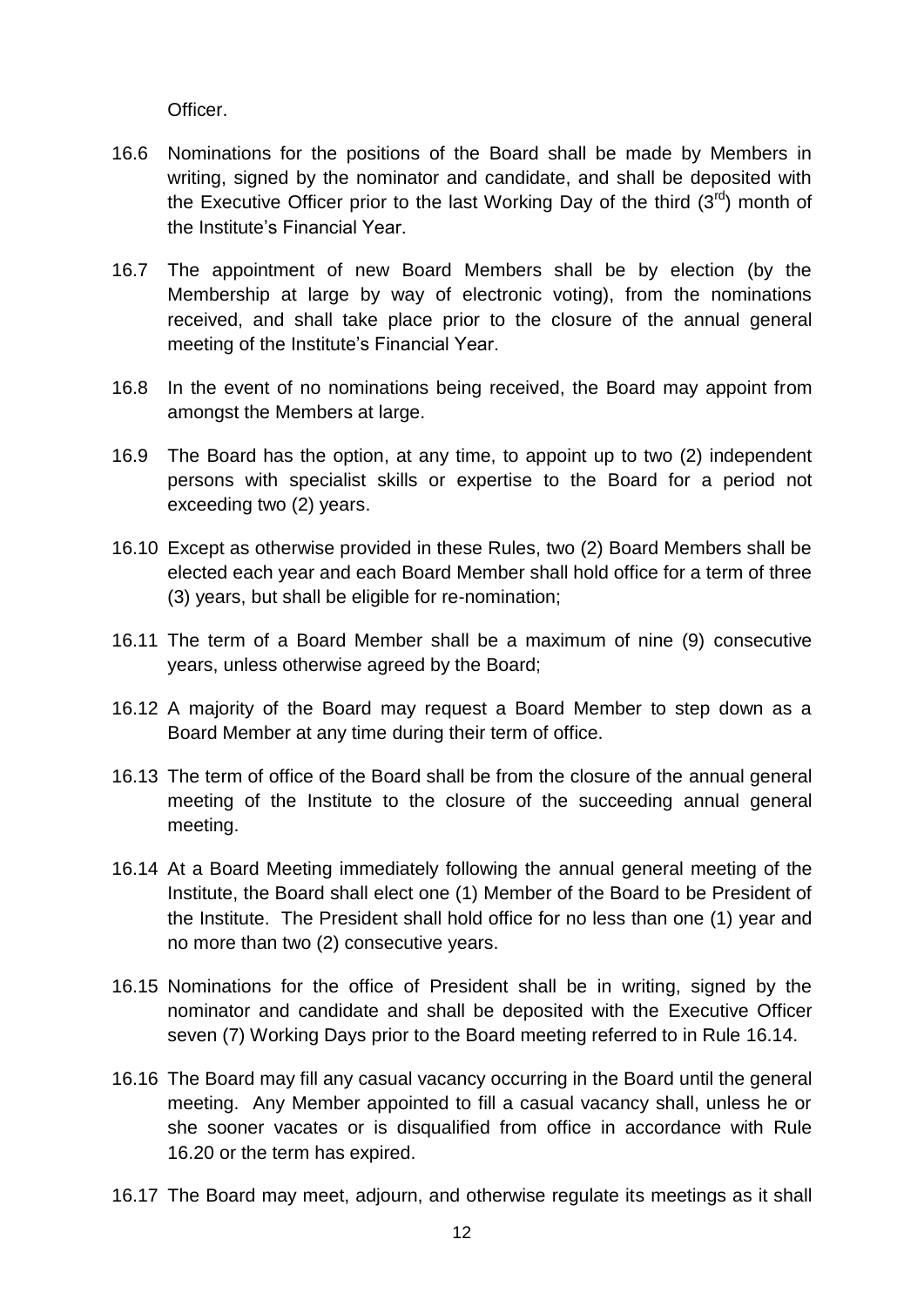think fit. It may conduct any part of its business by mail and email in accordance with these Rules. The Board shall meet at least once a year.

16.18 At all Board meetings the quorum shall be:

- (a) any four (4) Board Members other than the Executive Officer; and
- (b) if he or she is required under the Act to be a Member of the Board, the Executive Officer.
- 16.19 A Board meeting shall be convened at any time at the request of the President or of three (3) Members of the Board, provided that fourteen (14) Working Days' notice of any such meeting shall be sent to the Board Members.
- 16.20 A Member shall be disqualified from being appointed or holding office as a Board Member if that person:
	- (a) is prohibited from being an officer of an incorporated society under the Act;
	- (b) is prohibited from being a director or taking part in the management of an incorporated or unincorporated body under the Companies Act 1993, the Securities Act 1978, the Financial Markets Conduct Act 2013, the Securities Market Act 1988, or the Takeovers Act 1993 (or their successors);
	- (c) is an individual subject to a property order made under the Protection of Personal Property Rights Act 1988;
	- (d) does not comply with any the of the qualifications or matters outlined in the By-laws;
	- (e) ceases to be a Member of the Institute;
	- (f) resigns as a Member of the Board;
	- (g) is absent from three (3) consecutive meetings without leave previously granted and no substitute appointed;
	- (h) becomes bankrupt or insolvent or makes an assignment for the benefit of his or her creditors or takes or attempts to take the benefit of any statutory provisions for the liquidation of his or her affairs and fails to satisfy the Board when required that the inability to pay his or her debts arose from misfortune and that no discreditable conduct can be imputed to him or her;
	- (i) has died; or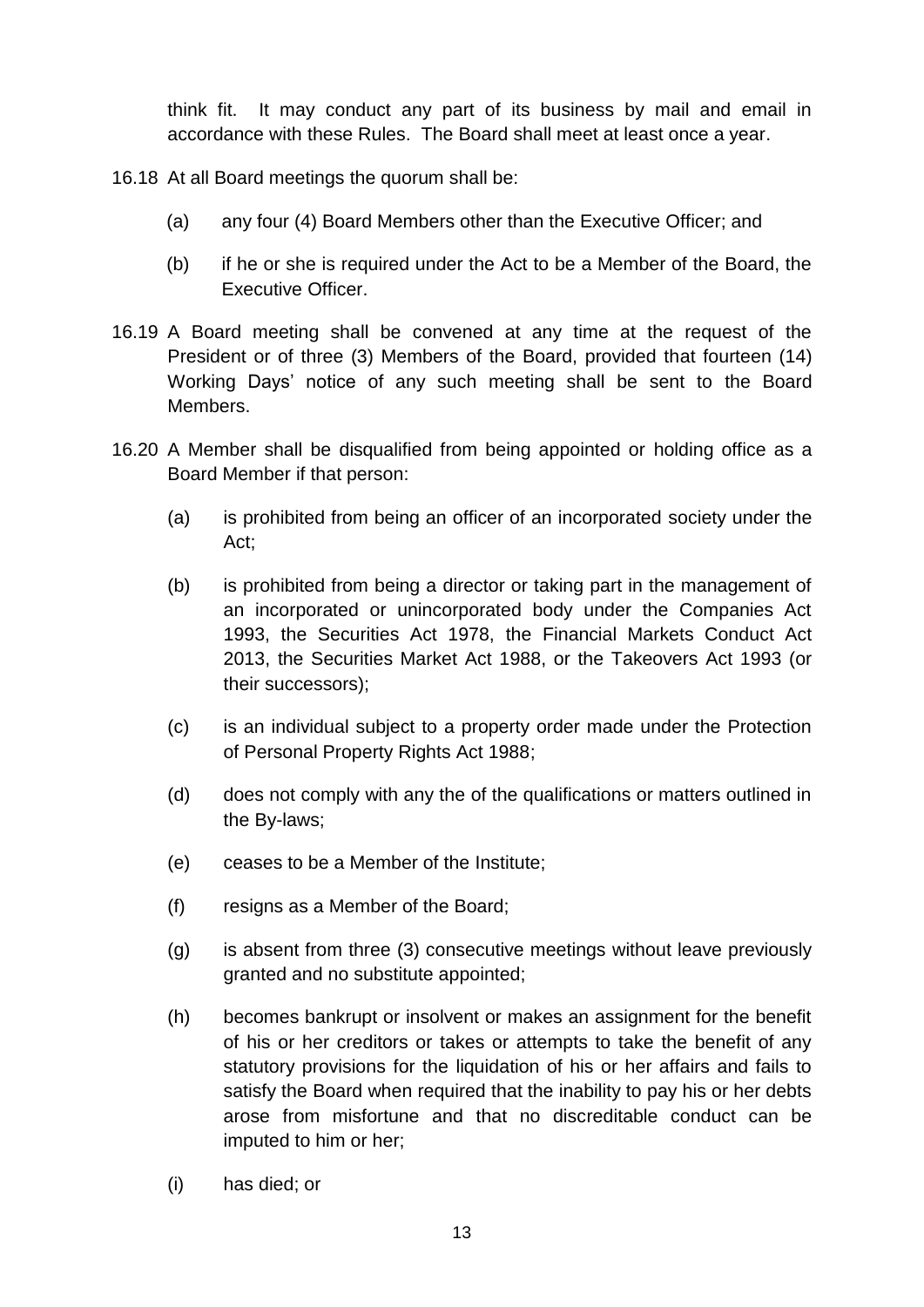- (j) has an unpaid Membership in accordance with Rule 8.2.
- 16.21 If a Member is disqualified or banned from being a Board Member or other officer of the Institute, then that person must retire from the Institute.
- 16.22 Where a Board Member, or other officer of the Institute has a financial interest in a matter being considered by or affecting the Institute, that person must, as soon as practicably possible after the Board Member or other officer becomes aware of his or her interest in the matter, disclose the nature and extent of that interest to the Board of the Institute.
- 16.23 A Member of the Board or other officer of the Institute shall be considered to have a financial interest in a matter if he or she:
	- (a) may derive a financial benefit from the matter;
	- (b) is the spouse, partner, child, or parent of a person who may derive a financial benefit from the matter;
	- (c) may have a financial interest in an entity to which the matter relates; or
	- (d) is a partner, director, officer, board member, or trustee of a person who may have an interest in an entity to which the matter relates.
- 16.24 Where a Board Member or other officer of the Institute has disclosed a financial interest in accordance with Rule 16.22 above:
	- (a) he or she must not vote in any decision on the matter but may be present at the time of the decision and may contribute in the discussion leading to the decision;
	- (b) the Board may, where it considers it appropriate, exclude the Board Member or other officer from any further discussion or involvement with the matter.
- 16.25 A Board Member or other officer who has been excluded from voting in accordance with Rule 16.24(a) may still continue to be counted as part of the quorum.
- 16.26 The Board must maintain a register of disclosures made by Board Members or other officers of the Institute who have disclosed a financial interest in accordance with Rule 16.22. The Board will present a summary at each general meeting of the nature and extent of any disclosures recorded during the year.
- 16.27 Unless stated otherwise, the register of disclosures in accordance with Rule 16.26 above shall not be open to inspection by Members of the Institute who are not Board Members or other officers of the Institute.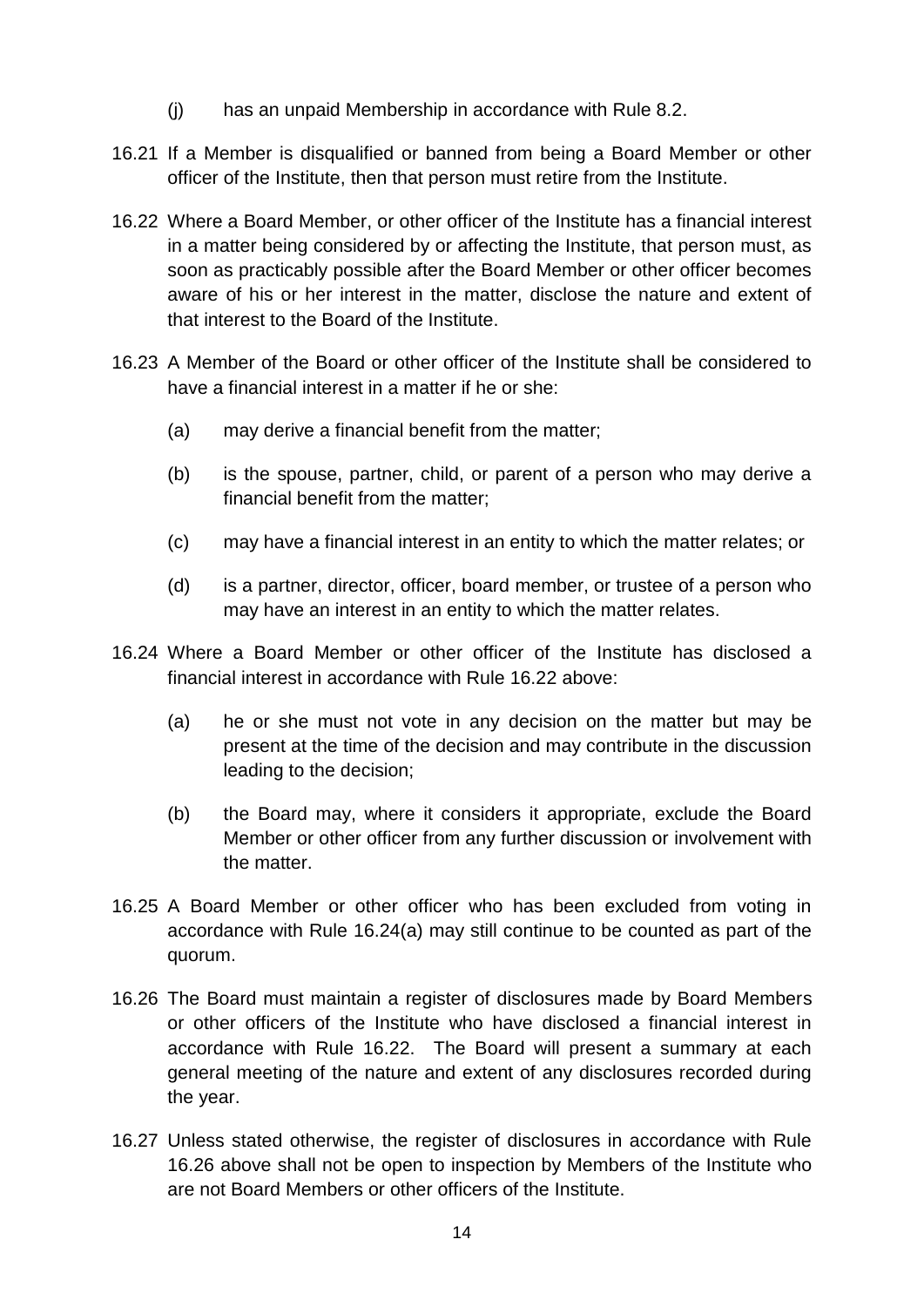16.28 The Board will from time to time appoint an Executive Officer, honorary or remunerated, who may, and if required by the Act, must, be a Member of the Institute or the Board, and who shall hold office subject to the provisions of Rule 19.

## **17. POWERS OF THE BOARD**

- 17.1 Without prejudice to any other general powers the Board may have at law, but subject to these Rules and the Act, the Board will have the following powers:
	- (a) it may make, vary and repeal procedures and from time to time may make, amend, enlarge or revoke By-laws ancillary to, but not inconsistent with, the Rules of the Institute;
	- (b) it may purchase, take or lease, hire or otherwise acquire, and hold real and personal property considered necessary or desirable for the attainment of any objects and purposes of the Institute;
	- (c) it may sell, mortgage, charge or otherwise dispose of any of the property of the Institute and grant such rights and privileges as the Board may from time to time deem necessary or desirable;
	- (d) it may employ or contract, any persons to manage and operate the Institute under the discretion and supervision of the Board. It may also fix the salary, emolument or wages to attach to any such services and may require any employee to execute or give satisfactory guarantee, security or bond for the proper performance of this duty assigned to the employee;
	- (e) it may appoint its bankers, legal advisers and accountants;
	- (f) it may allocate governance portfolios according to the relative strengths of the Board Members. One of those portfolios shall always be oversight of financial risk management on behalf of the Board;
	- (g) it may appoint a sub-committee of Board Members as an Executive Committee with such powers as may be prescribed by the Board, provided that such powers do not exceed those of the appointing Board, subject to Rule 18.7;
	- (h) each year it shall prepare an audited copy of the accounts and a report of the proceedings of the Institute during that year and such other important information and distribute this to Members;
	- (i) it may make and give receipts, releases and other discharges for funds payable to and for any claims and demands for or against it;
	- (j) it may invest any of its funds not immediately required upon such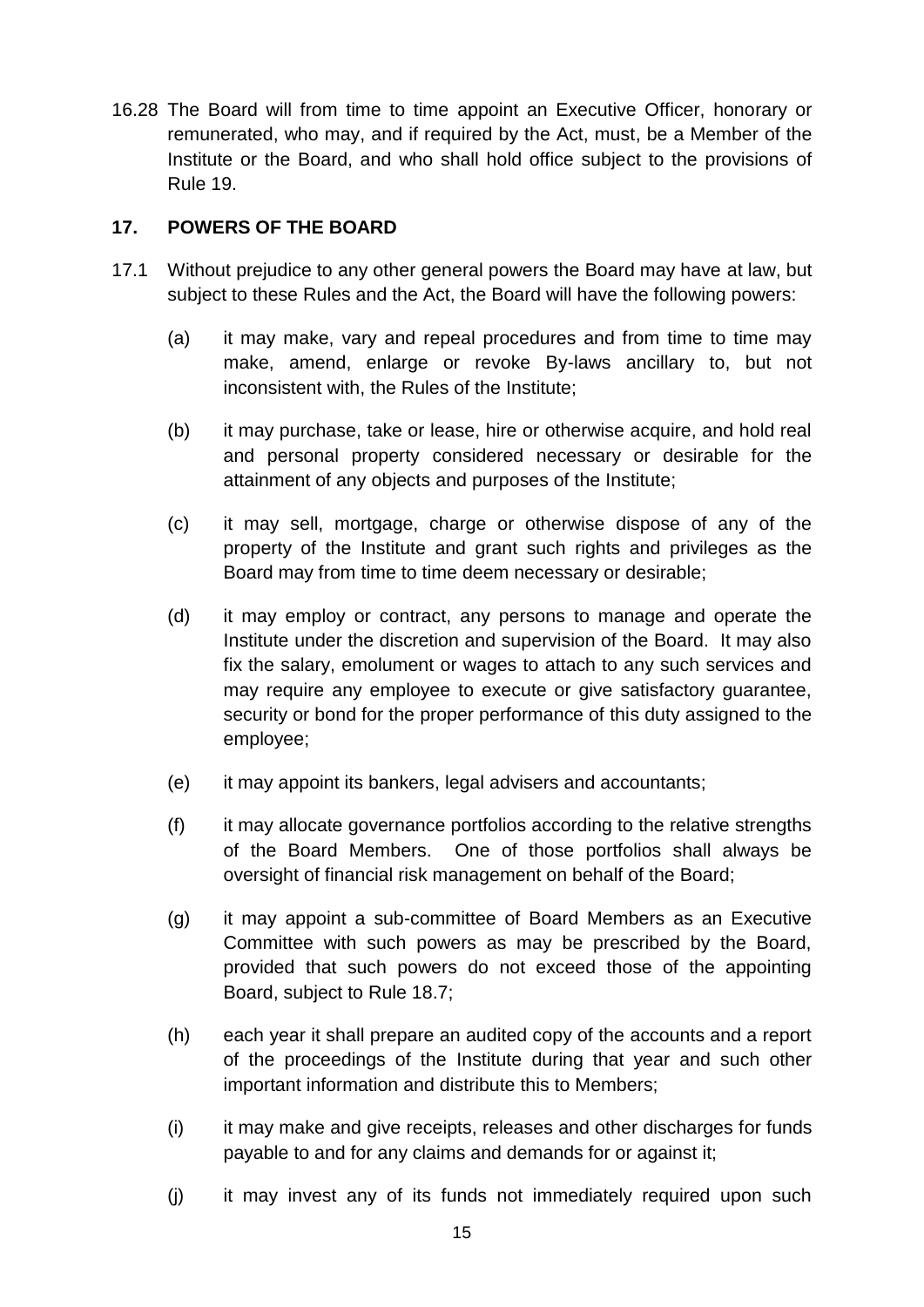security and in such manner as it thinks fit, and it may from time to time vary such investments;

- (k) it may borrow or raise funds from bank overdraft or otherwise by the issue of debentures or any other security forwarded or based upon all or any of the property and rights of the Institute, or without any such security and upon such terms as to priority or otherwise as the Board may think fit;
- (l) it may create or enter into separate trusts or legal entities (including joint ventures) for the furtherance of the objects and purposes of the Institute;
- (m) it may make By-laws for the governance, management, operation, and administration of the Institute, and in furtherance of the objects and purposes of the Institute;
- (n) it may implement appropriate disciplinary procedures for Members consistent with the objects and purposes of the Institute;
- (o) it may implement procedures to minimise, avoid and resolve disputes between Members and between Members and their clients and/or Members of the public, and to encourage alternative disputes resolution techniques to facilitate the resolution of such disputes;
- (p) it may enter into such negotiations, contracts, deeds and arrangements in the name, or on behalf of, the Institute, as the Board considers appropriate in the furtherance of the objects and purposes of the Institute;
- (q) it shall determine subscriptions and fees and may authorise and impose levies on Members of the Institute in accordance with Rule 8, and shall be responsible for and have authority and control over the setting, allocation, expenditure, disposition and administration of these and any other funds of the Institute, and may delegate such authority and control to Branch Committees in so far as it considers it may be prudent for the payment of the salaries of Branch Secretaries and the general expenditure and administration of the Branches and the Institute;
- (r) it may refer any claims or demands by or against the Institute to arbitration or mediation;
- (s) it may publish any materials as it thinks fit;
- (t) it may fund prizes and scholarships with such conditions attached, as it may think fit;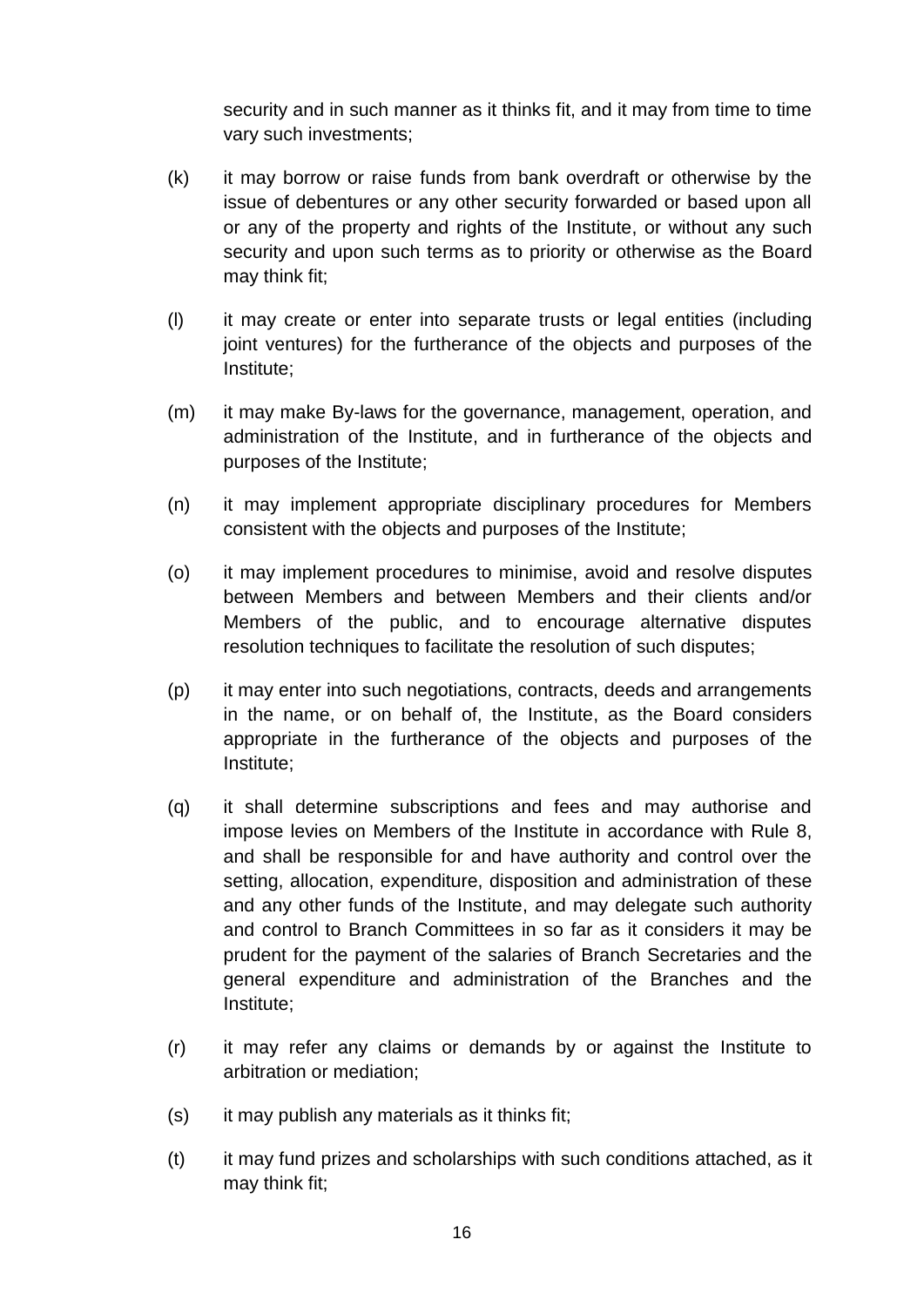- (u) it may communicate with similar bodies and with members of the Profession elsewhere with a view of extending the benefits of the Institute and to obtain and communicate to Members information on all matters that may prove beneficial or interesting to them or to the Institute;
- (v) it may negotiate and arrange with similar bodies for the reciprocal recognition of the status of Members; and
- (w) it may exercise all such powers and do all such acts and things as may be exercised and done by the Institute in accordance with the Rules of the Institute and which may be incidental or conductive to, or expedient for, the attainment of the objects and purposes of the Institute.

#### **18. PROCEEDINGS OF THE BOARD**

- 18.1 Every Board Member shall be entitled to exercise one (1) vote at Board meetings.
- 18.2 Except as provided for by these Rules, resolutions at any meeting of the Board shall be decided by a majority of votes of the Board Members present. The Chairman of the meeting shall have the deliberative vote and, in the case of an inequality of voting, shall also have a casting vote.
- 18.3 At all Board meetings, the President shall preside, or in the President's absence a Chairman shall be elected from those Board Members present.
- 18.4 Any meeting of the Board, at which a quorum as defined by Rule 16.18 is present, shall be competent to exercise all or any of the authorities, powers and discretions vested in it by any means whatsoever.
- 18.5 If a Board Member is unable to attend a Board meeting, he or she may give their proxy to another Board Member. The absent Board Member may also arrange for a substitute to attend in their place as a non-voting observer. Any such proxy or substitute must be appointed by the relevant Board Member by written notice to the Board prior to the start of the meeting;
- 18.6 Board meetings may be conducted by telephone, or using teleconference facilities provided that each Board Member present can hear and communicate with each other.
- 18.7 No resolution of any sub-committee appointed by the Board shall bind the Institute until confirmed by the Board unless, at the time of the appointment, power to do so was expressly given to such sub-committee.
- 18.8 A Special Resolution of the Board is a resolution passed by a majority of not less than two-thirds of the votes of the Board Members or their proxies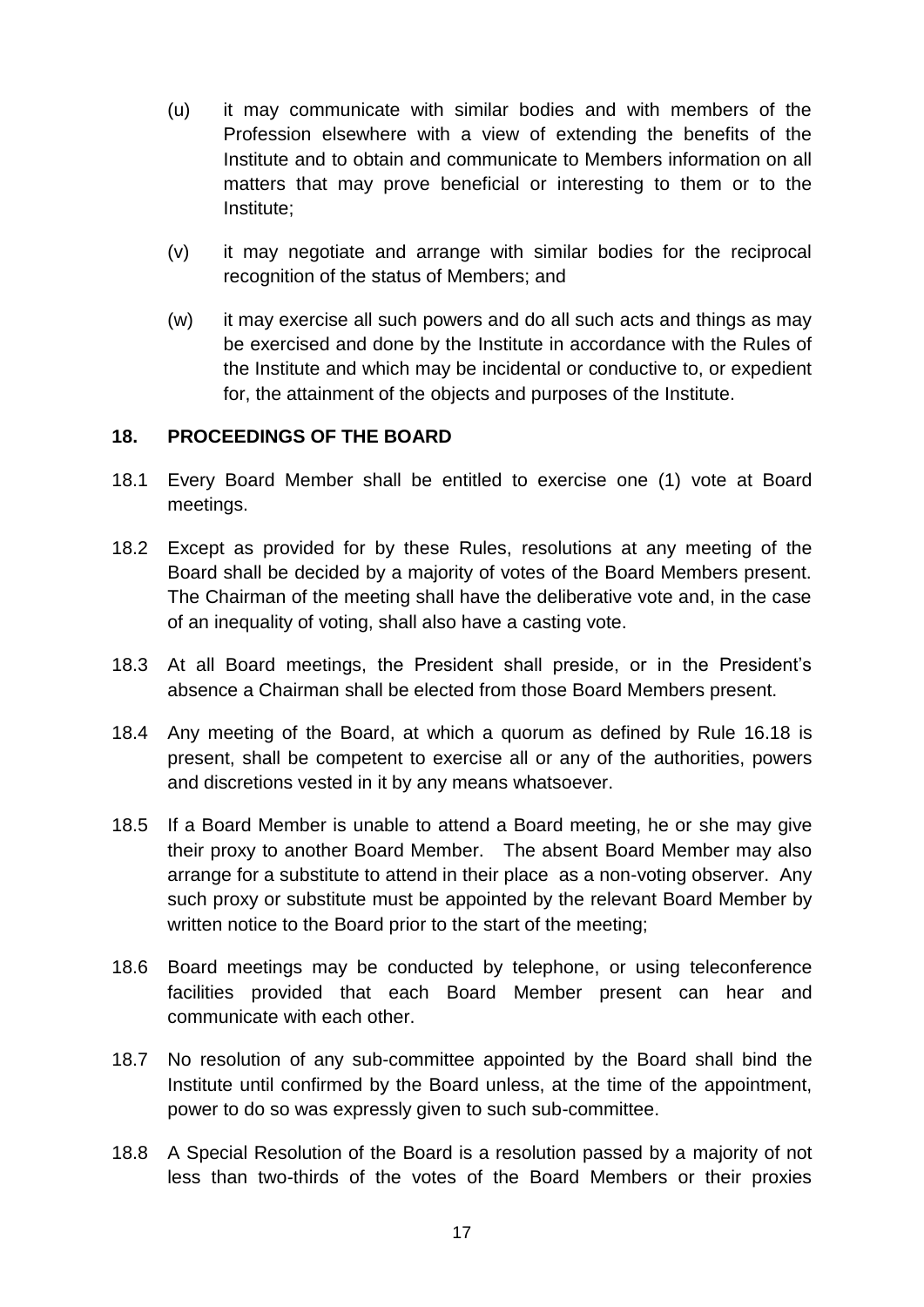present at a meeting. Notice shall be given in writing to the meeting at which a Special Resolution is to be considered.

18.9 A resolution in writing, a copy of which has been forwarded to every Member of the Board and signed by three-fourths of all Board Members, shall at the discretion of the President be as valid and as effective as if it has been passed at a meeting of the Board duly called and constituted.

#### **19. EXECUTIVE OFFICER**

- 19.1 The Board will appoint a person to be the Executive Officer of the Institute and to manage the day-to-day business and affairs of the Institute in accordance with the directions of the Board from time to time.
- 19.2 The Executive Officer shall be entitled to, and if so required under the Act will, attend all meetings of the Board.
- 19.3 The powers and duties of the Executive Officer shall be outlined in the Bylaws.

#### **20. FINANCE**

- 20.1 The Board shall keep such books of account as may be necessary to provide the true record of the Institute's financial position and present an annual Statement of Accounts (Income and Expenditure Account and Statement of Financial Position) to the annual general meeting together with a budget for the next financial year.
- 20.2 The Institute shall prepare annual financial reports, and shall file copies of these with the Registrar.
- 20.3 Absolute authority over the responsibility for the funds of the Institute shall be vested in the Board, despite anything to the contrary expressed or implied in the powers, duties and directions of the Board or Branch Committees or elsewhere in the Rules of the Institute.
- 20.4 Despite Rule 20.3 above, Branch Committees shall have control over the maintenance, investment and expenditure of the funds of their respective Branches, as provided for in the By-laws. Such funds shall be for the conduct and administration of the affairs of the Branch, provided always that such expenditure shall not exceed the total funds of the Branch, without the prior authority in writing of the Board, and subject to any provisions concerning the funds of the Institute hereinbefore and hereinafter set out.
- 20.5 Only the Board shall have the power and authority to borrow or raise funds or issue debentures or other securities, or to invest or otherwise deal with the capital or other funds of the Institute, subject to any provisions of these Rules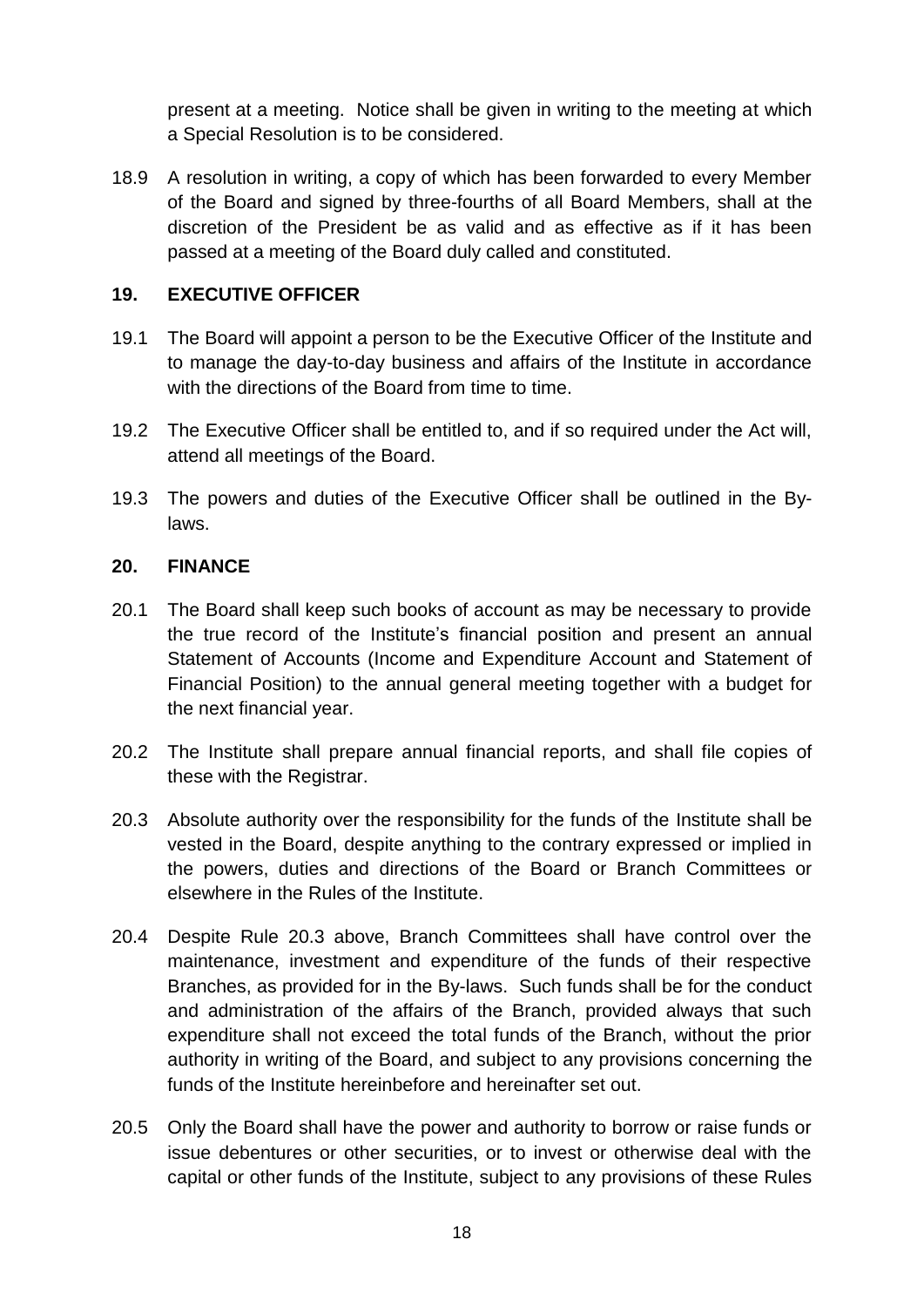relating thereto.

- 20.6 The Board shall maintain bank accounts in the name of the Institute, and all payments and deposits (including those for electronic banking) shall be signed by or otherwise approved or authorised by or on behalf of the Board. These shall be countersigned by the Executive Officer or such other officer appointed by the Board. Likewise, for a Branch, the above documents shall be signed by the two Branch Committee Members so appointed for that purpose.
- 20.7 All money received on account of the Institute shall be banked within seven (7) Working Days of receipt.
- 20.8 All accounts paid or for payment shall be submitted to the Board for approval of payment.
- 20.9 The Institute's Financial Year shall mean the twelve (12) month period nominated by the Board.
- 20.10 The annual general meeting each year shall appoint an auditor (who is a Chartered Accountant who may or may not be a Member of the Institute) to audit the annual accounts of the Institute and respective Branches and provide a certificate of correctness of the same, and if any such auditor is unable to act the Board shall appoint a replacement auditor. The auditor shall hold office until the next annual general meeting and they shall be eligible for re-election. A Board Member or a Branch Committee Member shall not be eligible for election as an auditor.
- 20.11 The statements of accounts of the Institute shall be drawn up as at the last day of the Financial Year, and distributed for approval at the annual general meeting.
- 20.12 A list of all payments made by the National Office, during a month shall if requested by the Board, be forwarded to the Board in advance of any Board meeting.

## **21. EXECUTION OF DOCUMENTS**

- 21.1 The common seal of the Institute shall not be affixed to any deed or writing, other than a certificate of membership, except with the authority of the Board.
- 21.2 Unless otherwise determined by the Board, any contract, document or instrument requiring signature by the Institute, other than a deed, may be signed by any two (2) Board Members or the Executive Officer, pursuant to a resolution of the Board.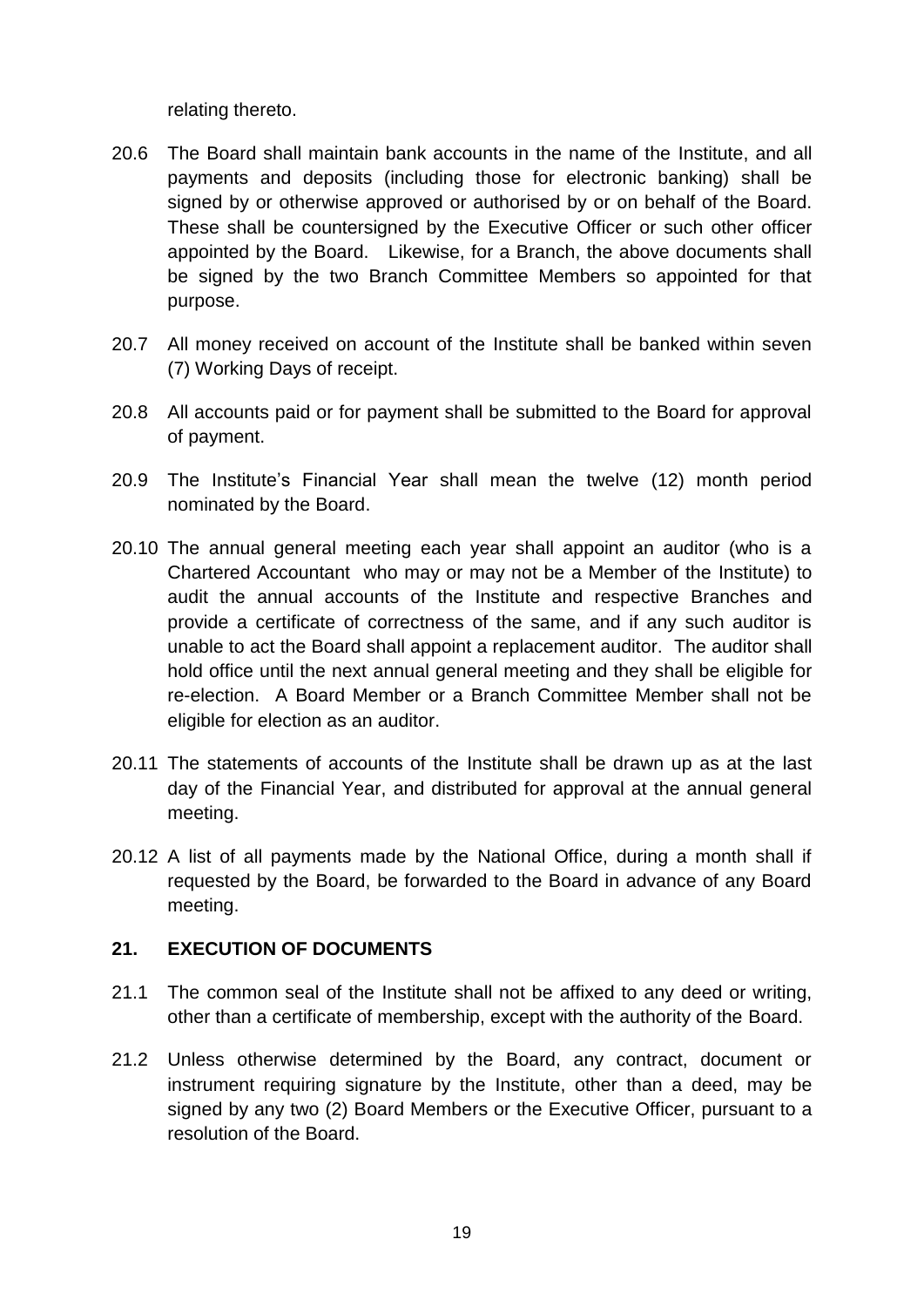## **22. REGISTERED OFFICE**

- 22.1 The Registered Office of the Institute shall, for the time being, be located at 69 The Terrace, Wellington.
- 22.2 Any change to the registered office of the Institute will be determined from time to time by the Board.

## **23. ALTERATION OF RULES**

- 23.1 The Institute may, from time to time, alter, amend or replace these Rules by resolution of any general meeting passed by a two-thirds majority vote of those Members attending and voting at a general meeting of the Institute.
- 23.2 Every alteration of these Rules must:
	- (a) be in writing;
	- (b) signed by at least three (3) Members of the Institute; and
	- (c) notified to the Registrar within thirty (30) Working Days accompanied by a certificate by an officer of the Institute or a solicitor certifying that the alteration has been made in accordance with these Rules.

#### **24. INDEMNITY AND INSURANCES**

- 24.1 A Member is not liable for an obligation of the Institute simply by reason of being a Member of the Institute.
- 24.2 The Institute is not able to exclude the liability of an officer or indemnify an officer in respect of any liability for any action as an officer or the costs incurred by the officer in defending or settling any claim or proceedings against the officer.
- 24.3 Despite Rule 24.2 above, the Institute may:
	- (a) indemnify an officer for the costs incurred in defending criminal or civil proceedings relating to liability for his or her actions as an officer where judgment is given in favour of the officer or he or she is acquitted;
	- (b) indemnify an officer against liability to third parties for the officer's actions in his or her capacity as an officer (and for costs relating to any claim or proceedings relating to that liability), not including any criminal liability or any liability resulting from any breach of the duty to act in good faith and in the best interests of the Institute; and
	- (c) arrange insurance for an officer in respect of liability (except criminal liability) for any acts or omissions committed by the officer in his or her